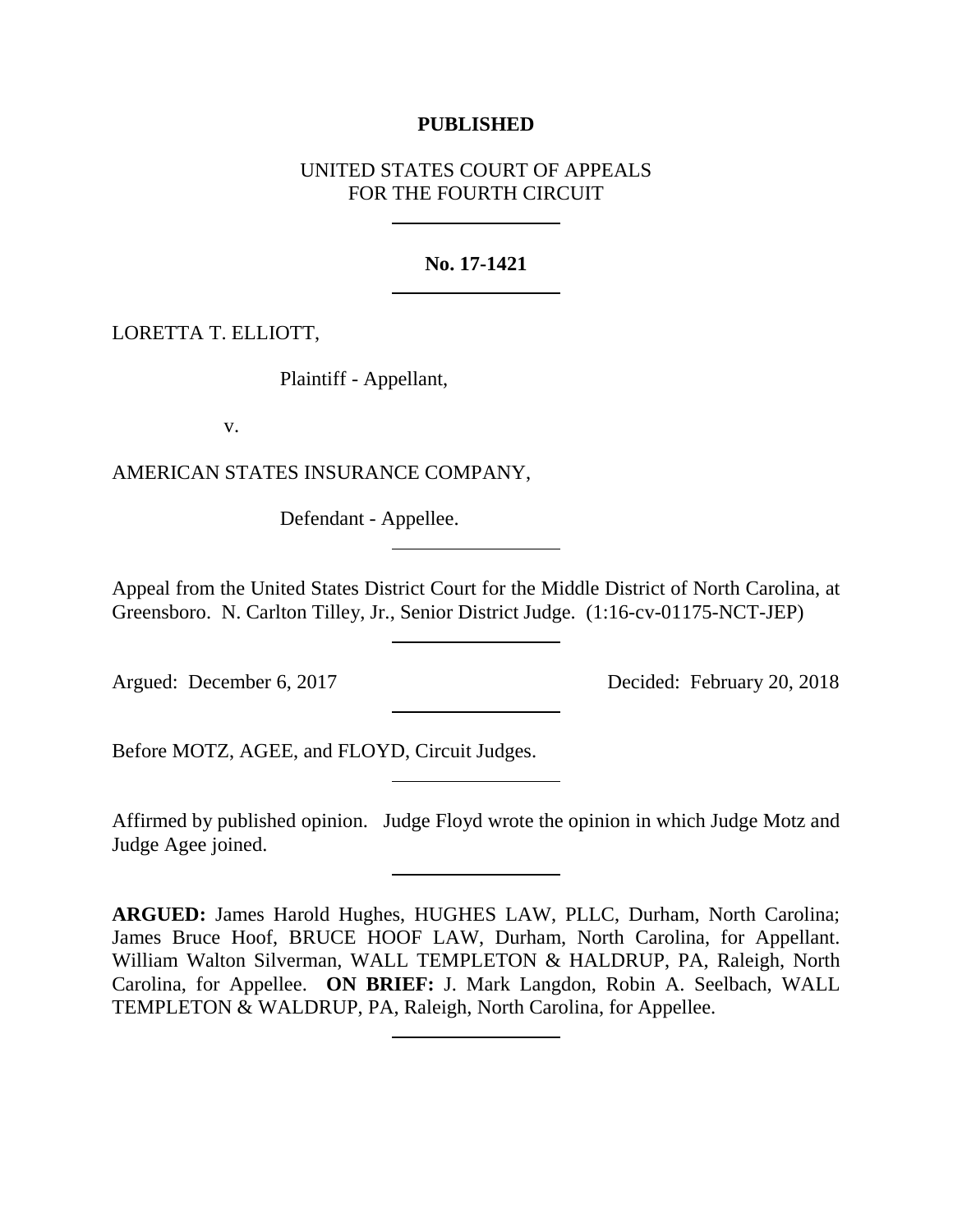FLOYD, Circuit Judge:

Loretta Elliott filed this claim against her insurance company, American States Insurance Company ("ASIC"), alleging that its conduct in handling her insurance claim constitutes an unfair claims settlement practice in violation of N.C. Gen. Stat. § 58-63- 15(11), and, as a matter of law, an unfair and deceptive trade practice in violation of N.C. Gen. Stat. § 75-1.1. On appeal, Elliott asserts that the district court erroneously denied her motion to remand based on ASIC's alleged untimely filing for notice of removal, arguing that the period for filing commences when a statutory agent is served. She also asserts that diversity jurisdiction does not exist because the case should be properly treated as a "direct action" within the meaning of 28 U.S.C.  $\S$  1332(c)(1). Last, Elliott argues that the district court erroneously granted ASIC's Rule 12(b)(6) motion to dismiss for failure to state a claim. For the following reasons, we affirm.

I.

On January 16, 2013, Elliott was in an automobile accident with Michael Jones. Elliott suffered serious, painful, and permanent bodily injuries as a result of the accident. At the time of the accident, Elliott's vehicle was insured by ASIC. Her policy included underinsured motorist ("UIM") coverage of \$100,000, less any amount she recovered under another policy.<sup>[1](#page-1-0)</sup> Jones had liability coverage up to \$30,000 with State Farm

<span id="page-1-0"></span><sup>&</sup>lt;sup>1</sup> North Carolina law defines the term "underinsured highway vehicle" as:

a highway vehicle with respect to the ownership, maintenance, or use of which, the sum of the limits of liability under all bodily injury liability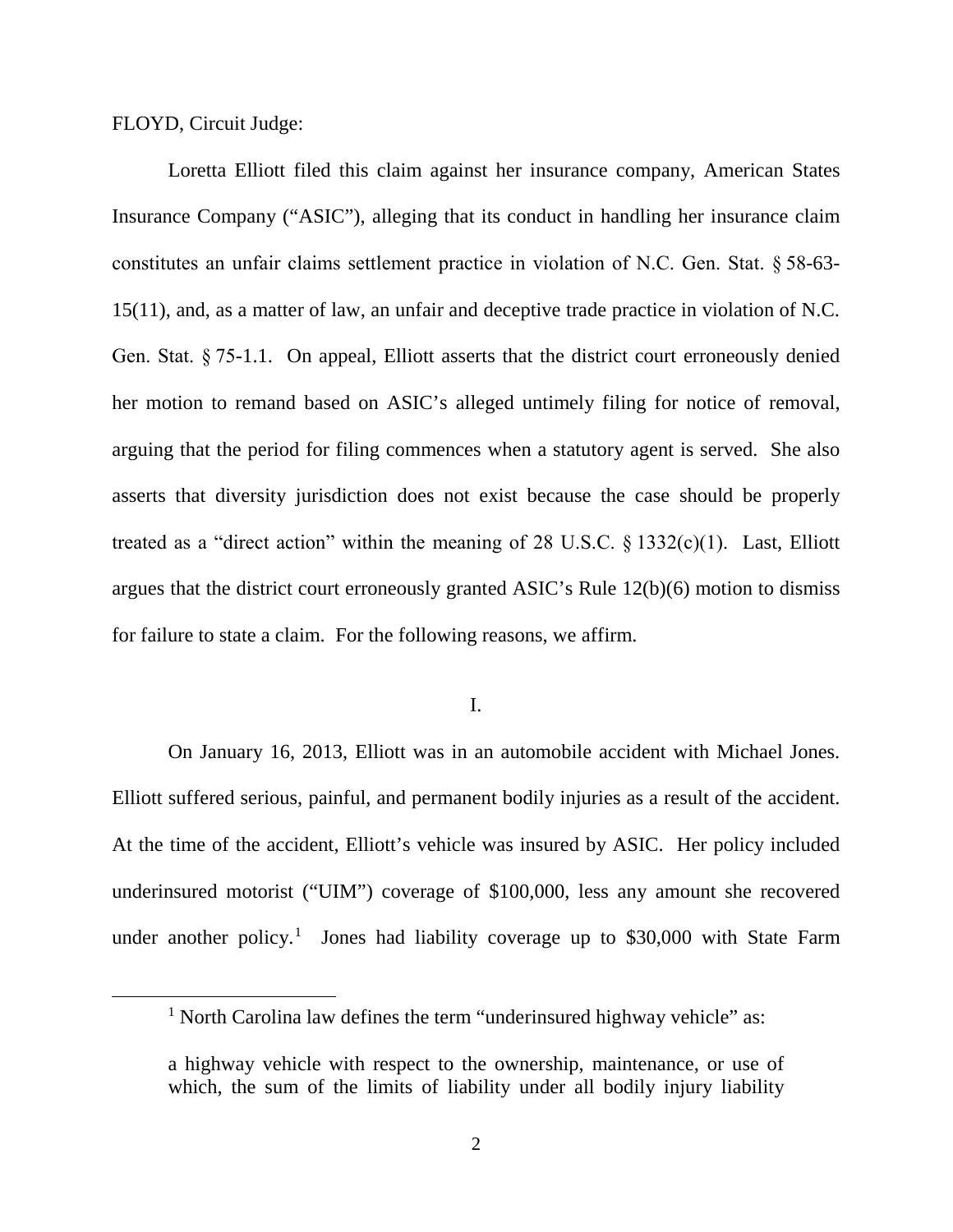Insurance Company ("State Farm"). Elliott submitted a settlement demand package to State Farm, alleging \$234,847 in total damages and alleging that Jones's negligence caused the accident. State Farm paid her the policy limit of \$30,000. Elliott submitted the same claim to ASIC with a settlement demand to recover the \$70,000 limit in UIM benefits remaining under her policy. ASIC declined to make any offer to settle the claim. In response, Elliott advised ASIC that she was "compelled to institute litigation to recover amounts due" under her UIM policy. J.A. 71.

On October 8, 2014, Elliott initiated a lawsuit to recover damages against Jones ("*Elliott v. Jones*") in Superior Court in Durham County, North Carolina, and ASIC exercised its statutory right as a UIM carrier to defend the *Elliott v. Jones* lawsuit as an unnamed party. The lawsuit was referred to arbitration, in accordance with Elliott's insurance policy, [2](#page-2-0) and an arbitration hearing was held on February 2, 2016. Elliott alleges that ASIC made "token offers" to settle at some point between the filing of the lawsuit and the arbitration hearing, and that these offers were "substantially less than the

 $\overline{a}$ 

bonds and insurance policies applicable at the time of the accident is less than the applicable limits of underinsured motorist coverage for the vehicle involved in the accident and insured under the owner's policy.

N.C. Gen. Stat. § 20-279.21(b)(4).

<span id="page-2-0"></span><sup>&</sup>lt;sup>2</sup> Elliott's policy provides that "the Insured may demand to settle [] disputed issues by arbitration," including any disagreement as to "[w]hether the Insured is legally entitled to recover compensatory damages from the owner or operator of an . . . underinsured motor vehicle," or "[a]s to the amount of such compensatory damages[.]" J.A. 62 (Am. States Policy Pt. C2, "ARBITRATION", at 12).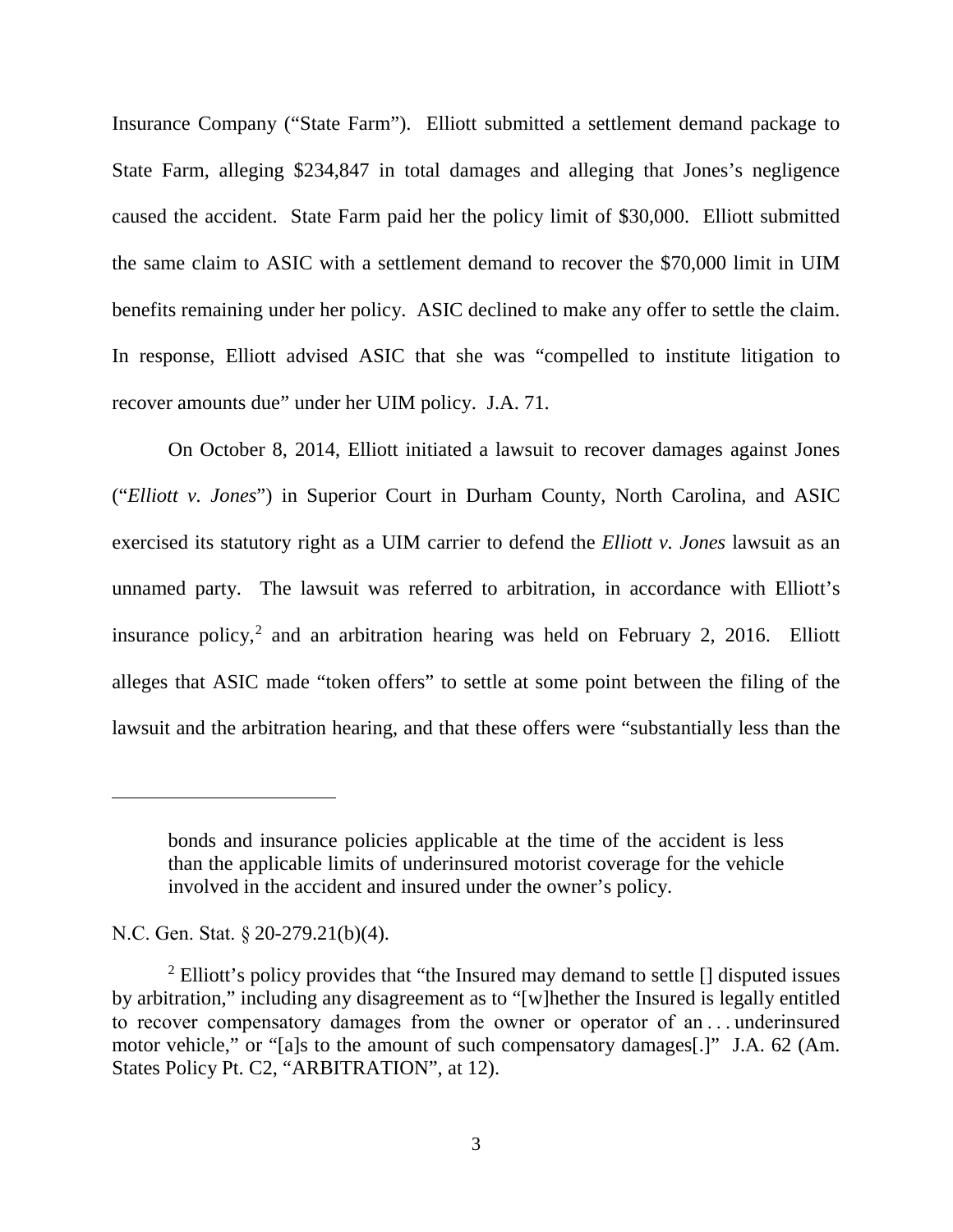amount of UIM coverage ultimately recovered . . . ." J.A. 19. Elliott rejected these offers. On February 9, 2016, an arbitration award was rendered in Elliott's favor in the amount of \$90,000 plus prejudgment interests and costs. On March 1, 2016, in accordance with the arbitration award, the Superior Court entered a judgment in *Elliott v. Jones* for Elliott in the amount of \$68,010.17, after deducting the \$30,000 which State Farm had already paid. ASIC subsequently paid the full amount of this judgment.

Elliott then instituted this action against ASIC in Superior Court in Durham County, North Carolina, alleging that ASIC's handling of her UIM claim―specifically, forcing her to initiate arbitration in order for ASIC to settle the claim―constituted an unfair claims settlement practice in violation of N.C. Gen. Stat. § 58-63-15(11), and thus, as a matter of law, an unfair and deceptive trade practice in violation of N.C. Gen. Stat. § 75-1.1. She further asserts that she is entitled to recover damages from ASIC for this violation pursuant to N.C. Gen. Stat. § 75-16. Elliott served the summons and complaint on the Commissioner of Insurance of North Carolina (the "Commissioner"), ASIC's statutorily required agent for service of process; the Commissioner accepted service via certified mail on August 12, 2016. On August 24, 2016, ASIC received the summons and complaint from the Commissioner. On September 23, 2016, ASIC removed the action to the United States District Court for the Middle District of North Carolina on the basis of diversity jurisdiction. ASIC filed a motion to dismiss pursuant to Federal Rule of Civil Procedure 12(b)(6) for failure to state a claim upon which relief can be granted, and Elliott filed a motion to remand on the basis of both untimely filing for removal and lack of diversity jurisdiction. The district court subsequently denied Elliott's motion to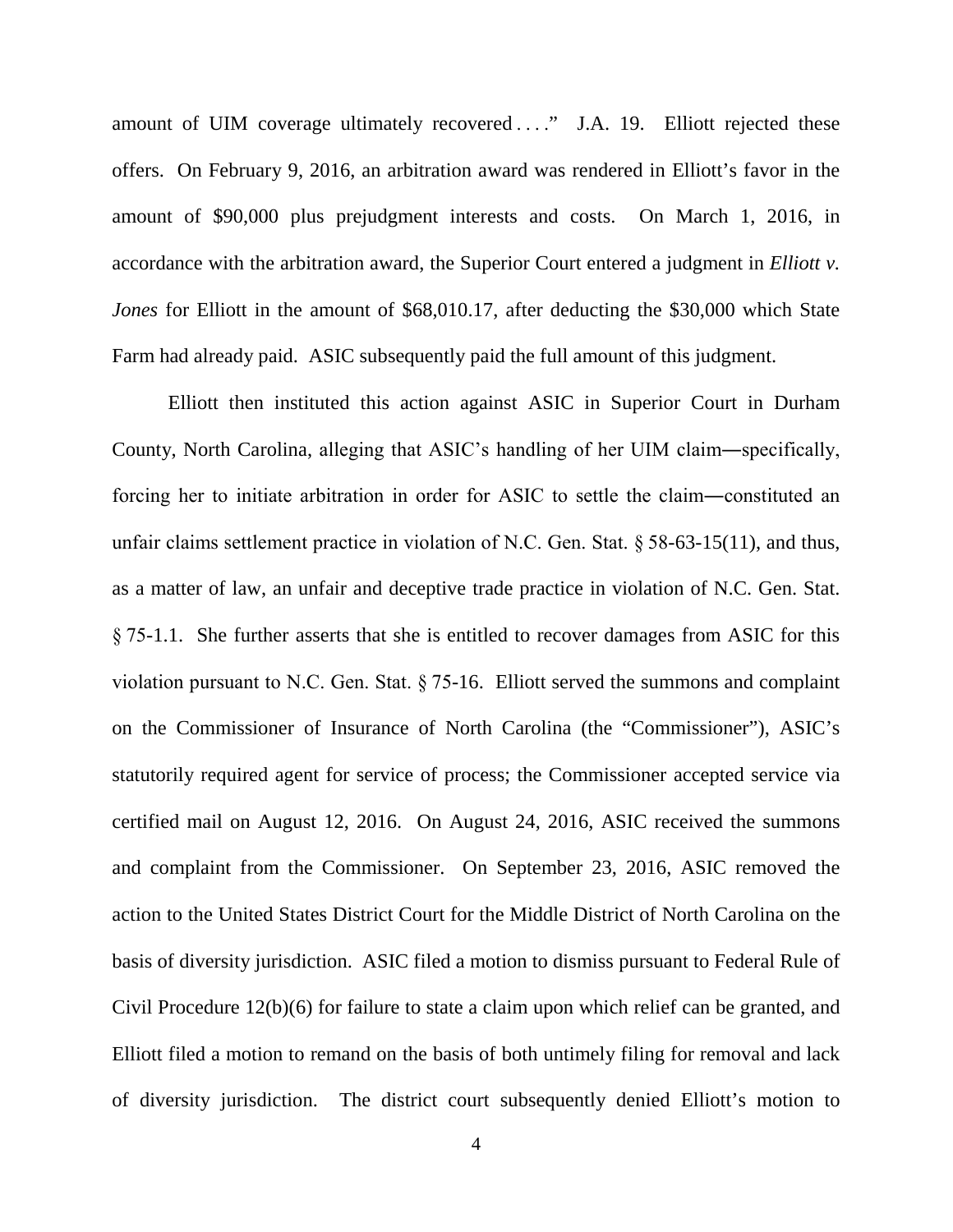remand and granted ASIC's motion to dismiss. This appeal followed.

On appeal, Elliott raises three distinct arguments. First, she asserts that the district court erred in denying her motion to remand because she claims that ASIC's filing for removal was untimely. At issue is when the filing period commences if the defendant's statutory agent for service of process is served instead of the defendant. Second, Elliott asserts that the district court erred in determining that the parties were diverse and argues that federal jurisdiction does not exist. Here, she argues that this action by an insured against her insurance company is a "direct action" within the meaning of 28 U.S.C. § 1332(c)(1), and thus that ASIC should be deemed to be a resident of the state in which she is a resident, which would destroy complete diversity and eliminate the subject matter jurisdiction of a federal court. Finally, she asserts that the district court erred in granting ASIC's motion to dismiss for failure to state a claim upon which relief can be granted. We reject each of these claims in turn.

#### II.

We first address Elliott's assertion that the district court erroneously denied her motion to remand after incorrectly determining that ASIC timely filed notice of removal. Elliott argues that ASIC's period for filing for removal began when she served the Commissioner because the Commissioner was not simply ASIC's statutory agent and that, even if he were, the removal period begins when a statutory agent is served rather than when the defendant actually receives the complaint. Elliott's claims have no merit.

We review questions of subject matter jurisdiction de novo, including a district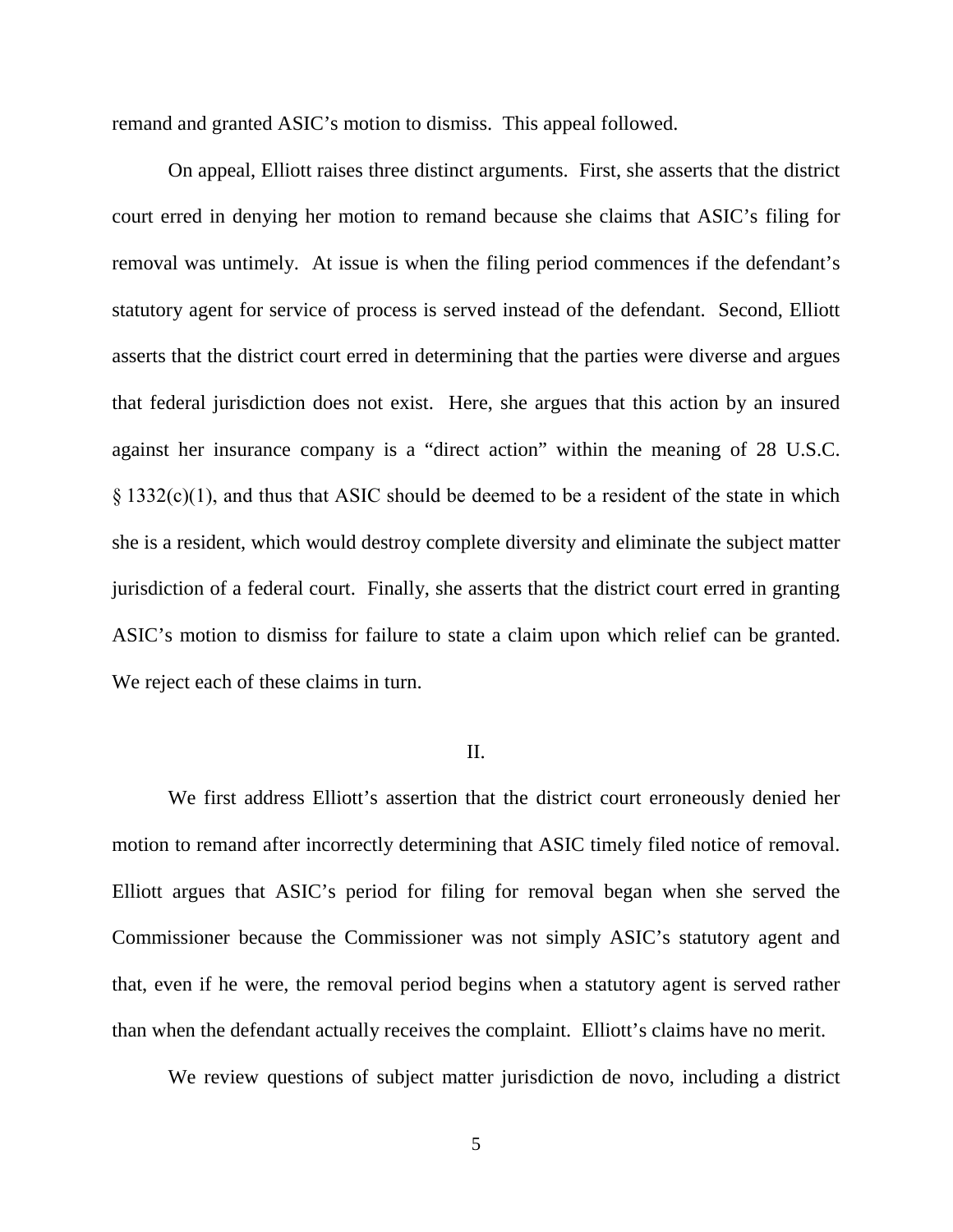court's denial of a motion to remand. *Mayes v. Rapoport*, 198 F.3d 457, 460 (4th Cir. 1999). Doubts about the propriety of removal should be resolved in favor of remanding the case to state court and in doing so, removal statutes must be strictly construed. *Barbour v. Int'l Union*, 640 F.3d 599, 605 (4th Cir. 2011) (en banc).

#### A.

Before addressing the question of when the period for filing commences when a statutory agent is served, we must consider whether ASIC's agent for service of process was a statutory agent.

A "statutory agent" is "[a]n agent designated by law to receive litigation documents and other legal notices for a nonresident corporation." Black's Law Dictionary (10th ed. 2014). An "agency by operation of law" is "[a]n agency that arises under circumstances specified by law without mutual consent between the principal and the agent having been manifested." *Id.* Conversely, a "process agent" or "registered agent" is defined as "a person authorized to accept service of process on behalf of another."

<span id="page-5-1"></span>In order to do business in North Carolina, North Carolina law requires that all foreign or alien insurance companies, including ASIC, file an instrument appointing the Commissioner of Insurance of North Carolina as the company's agent for service of process. N.C. Gen. Stat.  $\S 58-16-5.^3$  $\S 58-16-5.^3$  In complying with this statutory requirement,<sup>[4](#page-5-1)</sup>

<span id="page-5-0"></span> <sup>3</sup> N.C. Gen. Stat. § 58-16-5 provides that "[a] foreign or alien insurance company may be licensed to do business when it: . . . . (10) Files with the Commissioner [of Insurance of North Carolina] an instrument appointing the Commissioner as the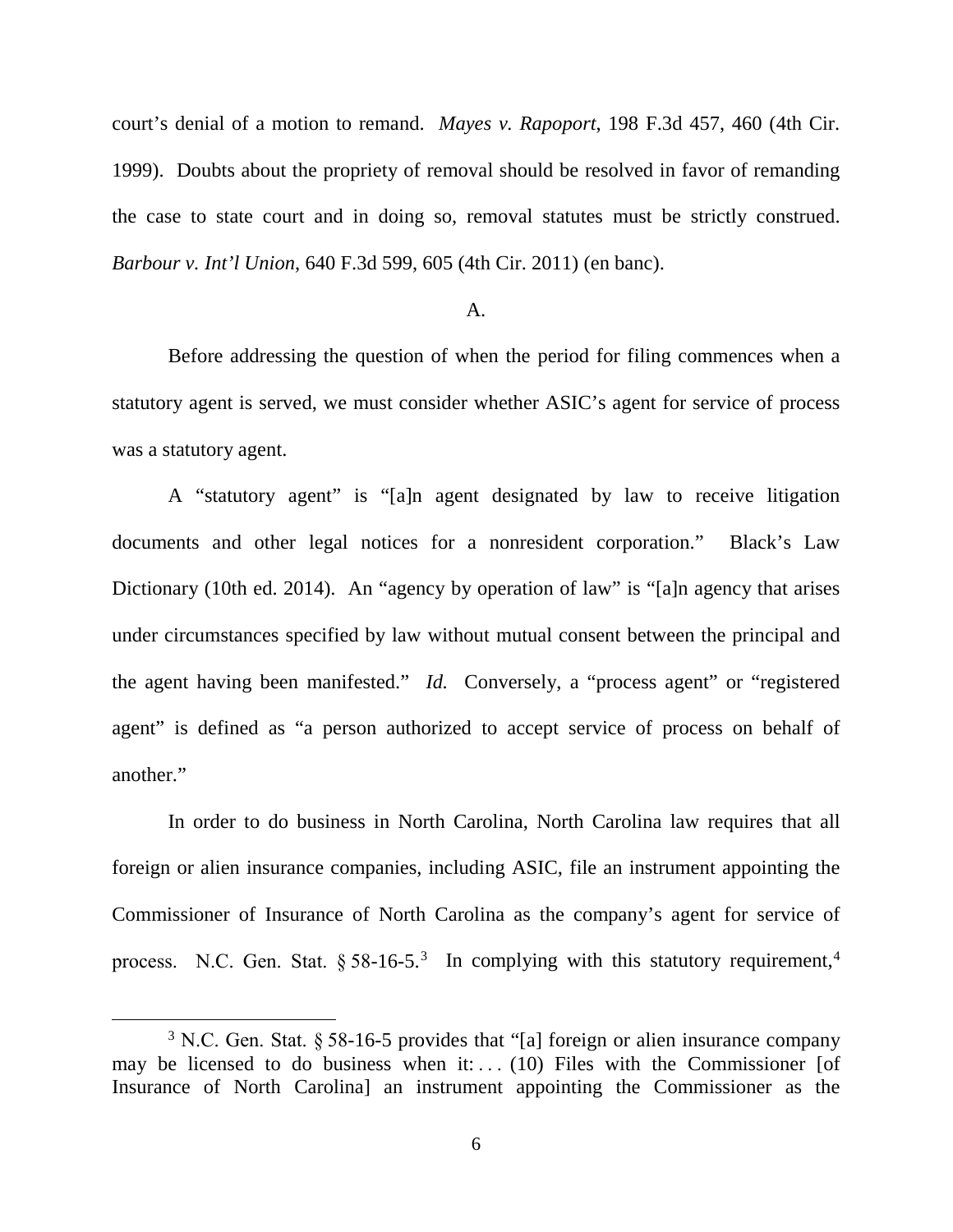ASIC's Board of Directors adopted a resolution nominating the Commissioner as its agent to accept service of process.<sup>[5](#page-6-0)</sup> Elliott contends that ASIC's resolution appointing the Commissioner as its agent for service of process demonstrates that ASIC authorized the Commissioner in this role such that the Commissioner is a registered agent rather than a statutory agent. This argument is unavailing, as the statute plainly requires this appointment. It is also irrelevant that ASIC's resolution states that it "expressly agree[s] that any and all lawful processes against it which may be served upon said Insurance Commissioner, or his successor, shall be deemed valid personal service upon said company and shall be the same force and validity as if served upon said company," J.A. 85, because the statute required the same, *see* N.C. Gen. Stat. § 58-16-5 ("service upon the Commissioner is sufficient service upon the company"). Thus, the record does not

 $\overline{a}$ 

company's agent on whom any legal process under G.S. 58-16-30 may be served. This appointment is irrevocable as long as any liability of the company remains outstanding in this State. A copy of this instrument, certified by the Commissioner, is sufficient evidence of this appointment; and service upon the Commissioner is sufficient service upon the company."

<sup>&</sup>lt;sup>4</sup> ASIC is a corporation organized under the laws of the State of Indiana with its principal place of business in Boston, Massachusetts.

<span id="page-6-0"></span><sup>5</sup> The appointment provides that "American States Insurance Company . . . does hereby make, constitute, and appoint the Insurance Commissioner of the State of North Carolina, or his successor in office, its true and lawful attorney in and for said State of North Carolina, upon whom all processes of law against said corporation in any action or legal proceeding may be served . . . and said company does hereby expressly agree that any and all lawful processes against it which may be served upon said Insurance Commissioner, or his successor, shall be deemed valid personal service upon said company and shall be the same force and validity as if served upon said company . . .." J.A. 85.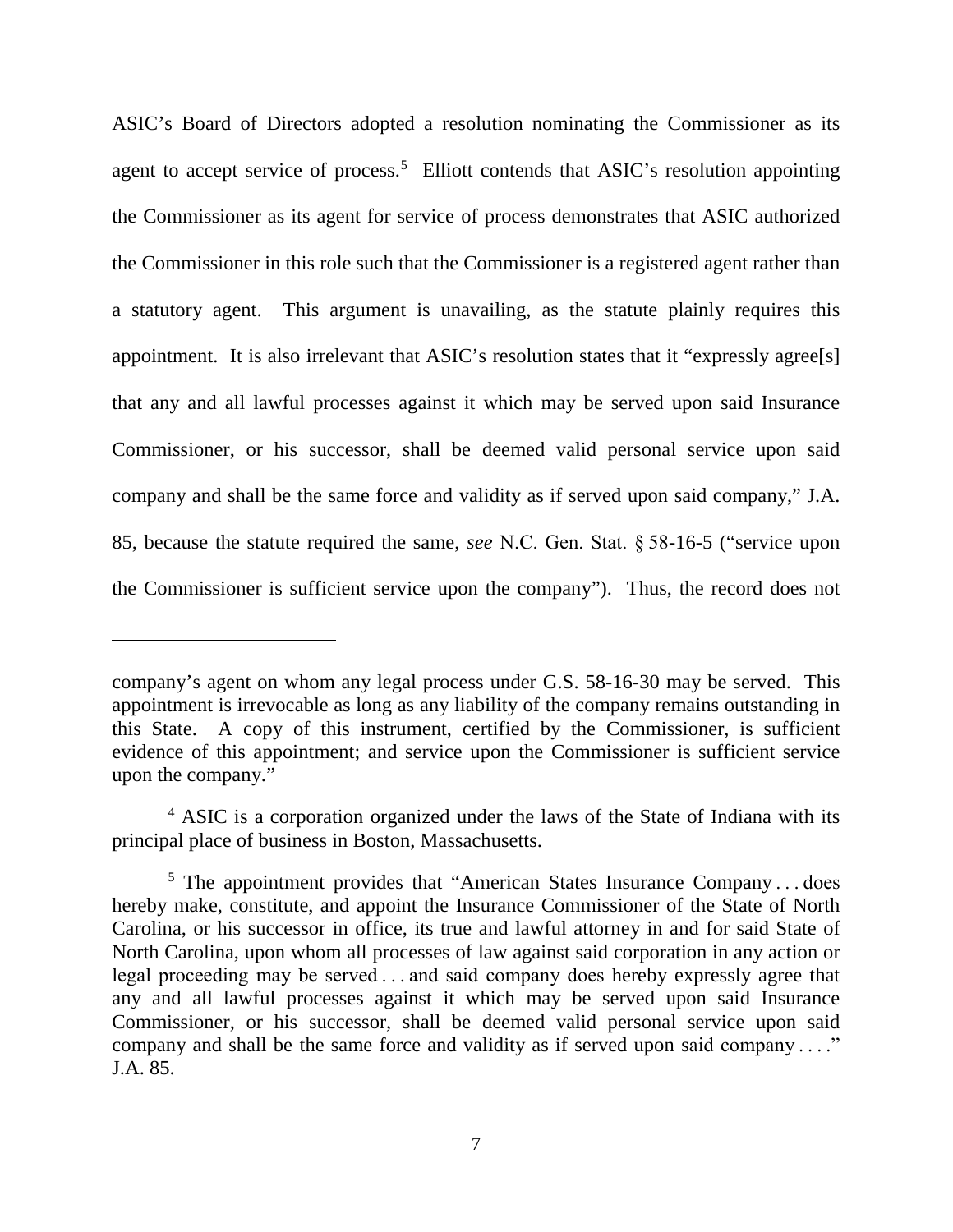indicate that ASIC provided the Commissioner with any agency or authority to act on its behalf in any way other than what was required under North Carolina law.

Because North Carolina law requires ASIC to appoint and authorize the Commissioner as its agent for service of process as a condition of writing insurance in the state, and because this was the only authority ASIC provided the Commissioner, we conclude that the Commissioner was merely ASIC's statutory agent for service of process.

B.

Having concluded that the Commissioner is a statutory agent, we now consider whether the filing period commences when the statutory agent is served, as Elliott argues, or when the defendant receives the complaint, as ASIC argues.

The relevant removal statute provides that:

The notice of removal of a civil action or proceeding shall be filed within 30 days after the receipt by the defendant, through service or otherwise, of a copy of the initial pleading setting forth the claim for relief upon which such action or proceeding is based, or within 30 days after the service of summons upon the defendant if such initial pleading has then been filed in court and is not required to be served on the defendant, whichever period is shorter.

28 U.S.C. § 1446(b). In this case, Elliott formally served ASIC by serving the Commissioner, ASIC's statutory agent for service of process, simultaneously with the summons and complaint via certified mail. The Commissioner accepted the service on August 12, 2016. ASIC actually received the summons and complaint from the Commissioner on August 24, 2016. ASIC filed its notice of removal on September 23, 2016. Thus, ASIC removed the action more than thirty days from service on the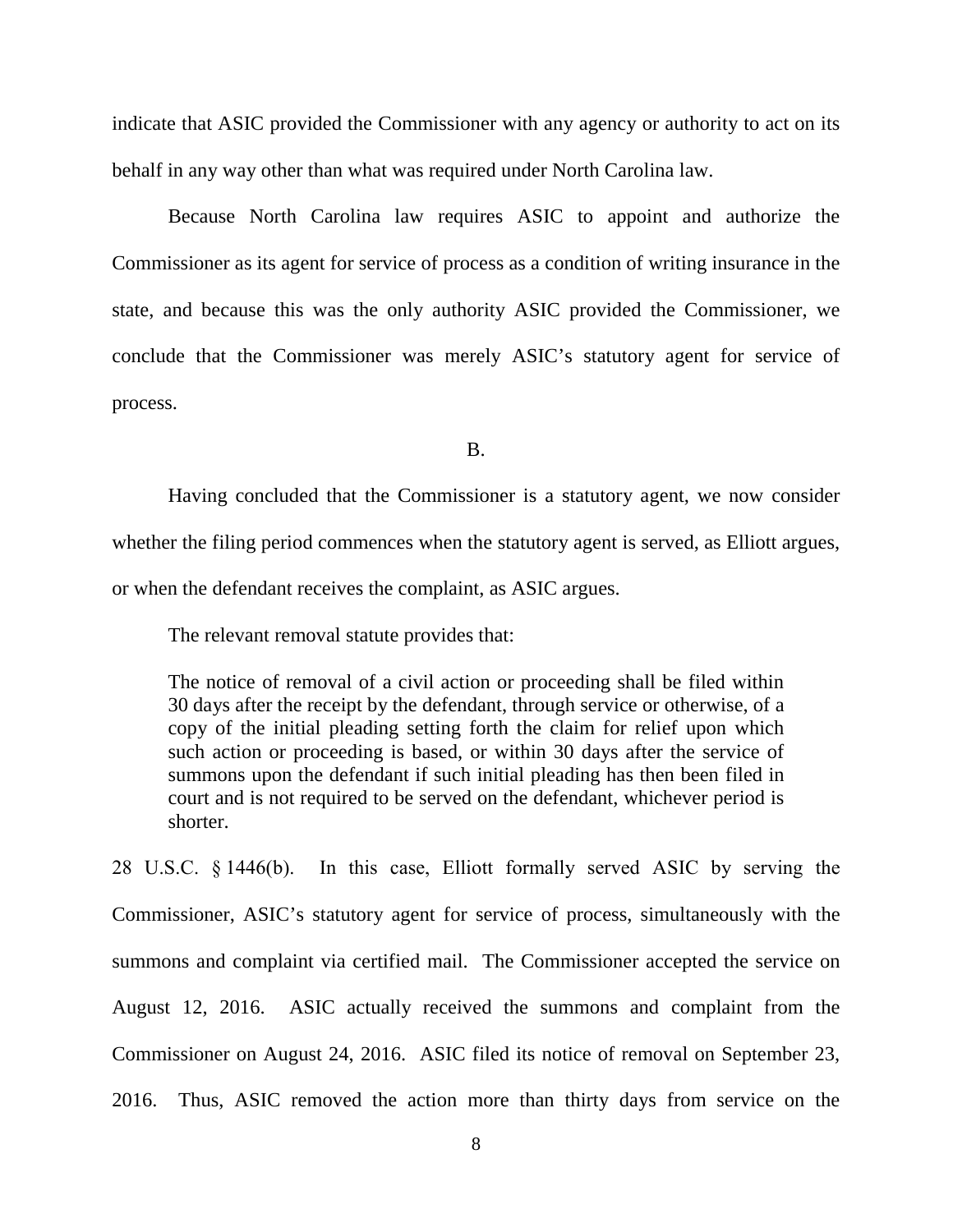Commissioner, but less than thirty days from when ASIC actually received the complaint from the Commissioner. Elliott argues that the 30-day time frame for filing notice of removal began when she served the Commissioner, and that ASIC therefore missed the removal deadline laid out in  $\S$  1446(b). Consequently, she argues, the district court should have remanded the case back to state court.

The general rule, as established by the Supreme Court in *Murphy Brothers*, is that the time for counting the days for filing notice of removal under  $\S 1446(b)$  starts when the defendant is formally served with the summons and complaint making the defendant an official party to the action and requiring the defendant to appear. *Murphy Bros., Inc. v. Michetti Pipe Stringing, Inc.*, 526 U.S. 344, 347–48 (1999) (holding that defendant's informal receipt of the complaint did not start the time for filing). However, the parties do not cite and we have not found published authority in this circuit or any other addressing whether the 30-day period for filing notice of removal in § 1446(b) is triggered by service on a statutory agent.

We have, however, had occasion to address this question in an unpublished opinion. In *Gordon v. Hartford Fire Insurance Company*, as here, the defendant filed notice of removal within 30 days of actually receiving the complaint, but not within 30 days of service on its statutory agent for service of process. 105 F. App'x 476, 480 (4th Cir. 2004). Rejecting the plaintiff's contention that the case should have been remanded for untimely filing for notice of removal, we stated that "the overwhelming majority of district courts to consider the question have held that '[w]hen service is effected on a statutory agent, rather than on an agent appointed by the defendant, the time to remove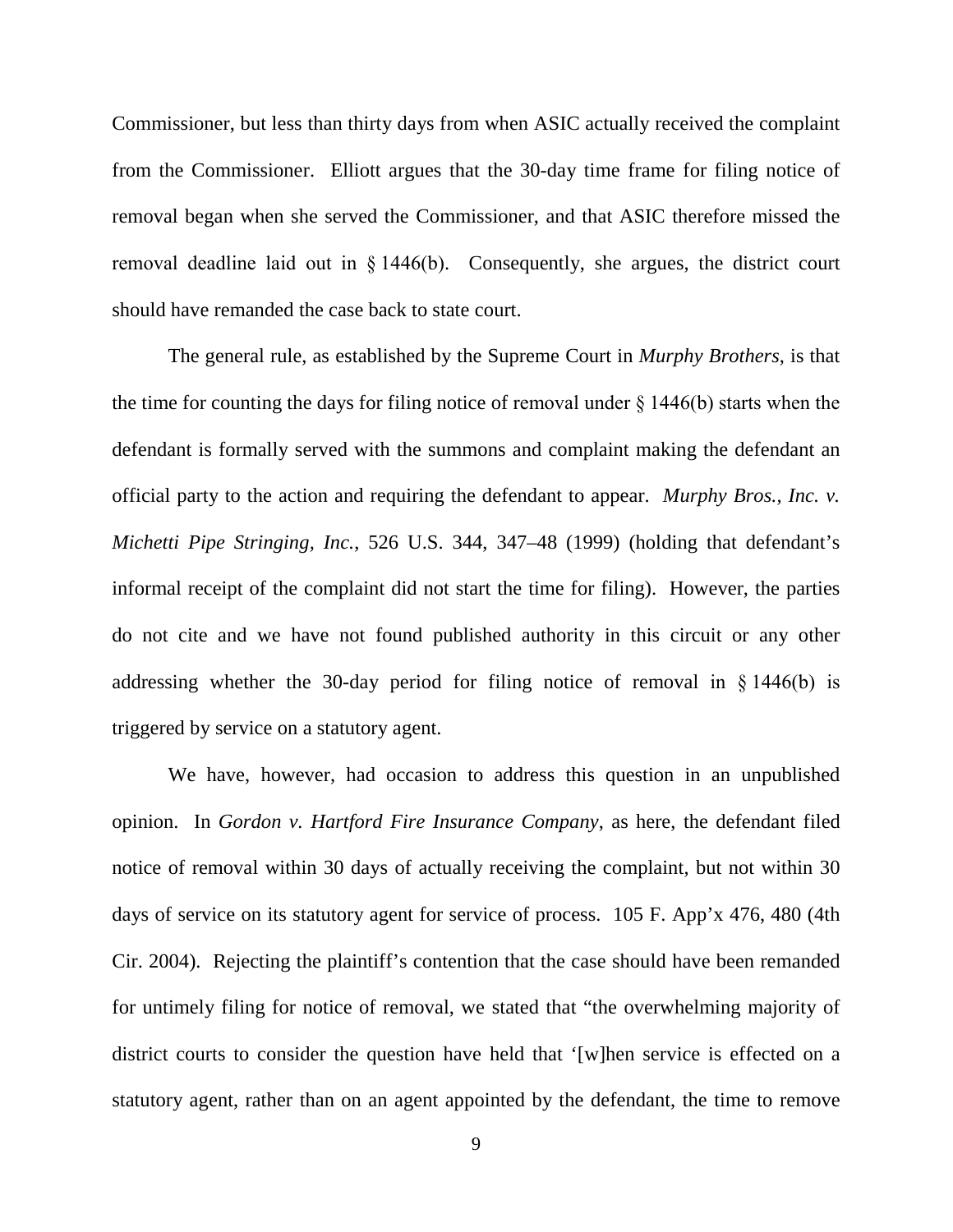the action to federal court does not start to run until the defendant actually has received a copy of the complaint.' " *Id.* (quoting *Lilly v. CSX Transp., Inc.*, 186 F. Supp. 2d 672, 673 (S.D. W. Va. 2002)) (citations omitted). In so doing, we recognized a statutory agent exception to the *Murphy* Rule and held that when a statutory agent is served, the time to remove the case runs from the defendant's actual receipt of the complaint. *See id.* at 480–81. Indeed, as we noted in *Gordon*, the vast majority of district courts to have considered this issue agree with this approach. *Id.* at 480; *see also Tucci v. Hartford Fin. Servs. Grp., Inc.*, 600 F. Supp. 2d 630, 632 n.3, 632–33 (D.N.J. 2009) (collecting cases and stating that it is the "well-established rule that the removal period begins not with service on a statutory agent, but with receipt by defendants or their true agent"); 14C Charles Alan Wright, et al., *Federal Practice and Procedure* § 3731 (4th ed. Apr. 2017) ("At one time it was not clear whether service on a statutory agent . . . was sufficient to commence the time period for removal . . . . Realistically speaking, of course, statutory agents are not true agents but merely are a medium for transmitting the relevant papers. Accordingly, it now appears to be settled law that the time for removal begins to run only when the defendant or someone who is the defendant's agent-in-fact receives the notice via service, as prescribed in the *Murphy Brothers* case.").

Elliott disagrees with the majority approach and instead argues that the plain language of § 1446(b) and the Supreme Court's interpretation of this statute require holding that the filing period commences when the defendant is formally served, and that it makes no difference that service was on a statutory agent. *See* § 1446(b); *Barbour*, 640 F.3d at 605 (stating, in a multi-defendant removal case, that "[i]f a case involves a single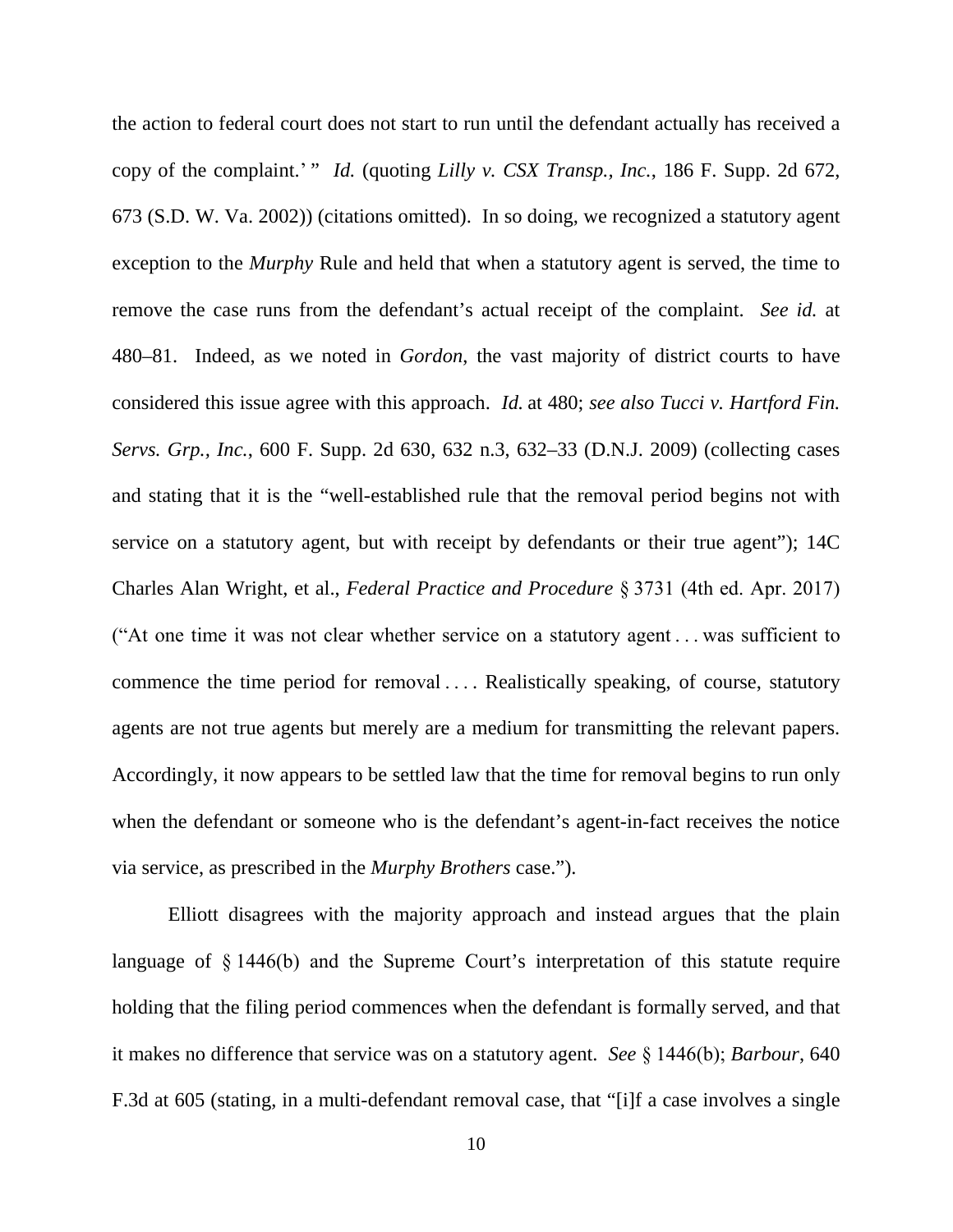defendant, the operation of § 1446(b) is straightforward. The defendant must file the notice of removal within thirty days of service."). However, Elliott does not cite and we cannot find a single controlling case involving service on a statutory agent that supports her view. Additionally, we find her argument about the plain meaning of the statute unavailing, as the statute itself says nothing about service on a statutory agent. *See*  § 1446(b) (defendant must file for removal "within 30 days after the *receipt by the defendant*, through service or otherwise, of a copy of the initial pleading" (emphasis added)).

Although we believe a straightforward reading of the statute supports holding that the 30-day period for submitting notice of removal in § 1446(b) is not triggered by service on a statutory agent, our understanding of the congressional intent of this statute also informs our analysis. *See Medina v. Wal-Mart Stores, Inc.*, 945 F. Supp. 519, 520 (W.D.N.Y. 1996) ("A strict reading of [§ 1446(b)] supports the position that the thirtyday period does not begin to run until the defendant actually receives a copy of the pleadings."). It is clear that the congressional intent in enacting and amending § 1446(b) was to provide the defendant with adequate time to consider filing for removal, and to create uniform time limits for responding to a complaint. *See Murphy Bros.*, 526 U.S. at 354 (stating that its interpretation of § 1446(b) as requiring formal service on the defendant to commence the 30-day removal period "adheres to tradition . . . and assures defendants adequate time to decide whether to remove an action to federal court"); H.R. Rep. No. 80-308, at A135 (1947) (stating that  $\S$  1446(b)'s revisions "will give adequate time and operate uniformly throughout the Federal jurisdiction"). As originally enacted,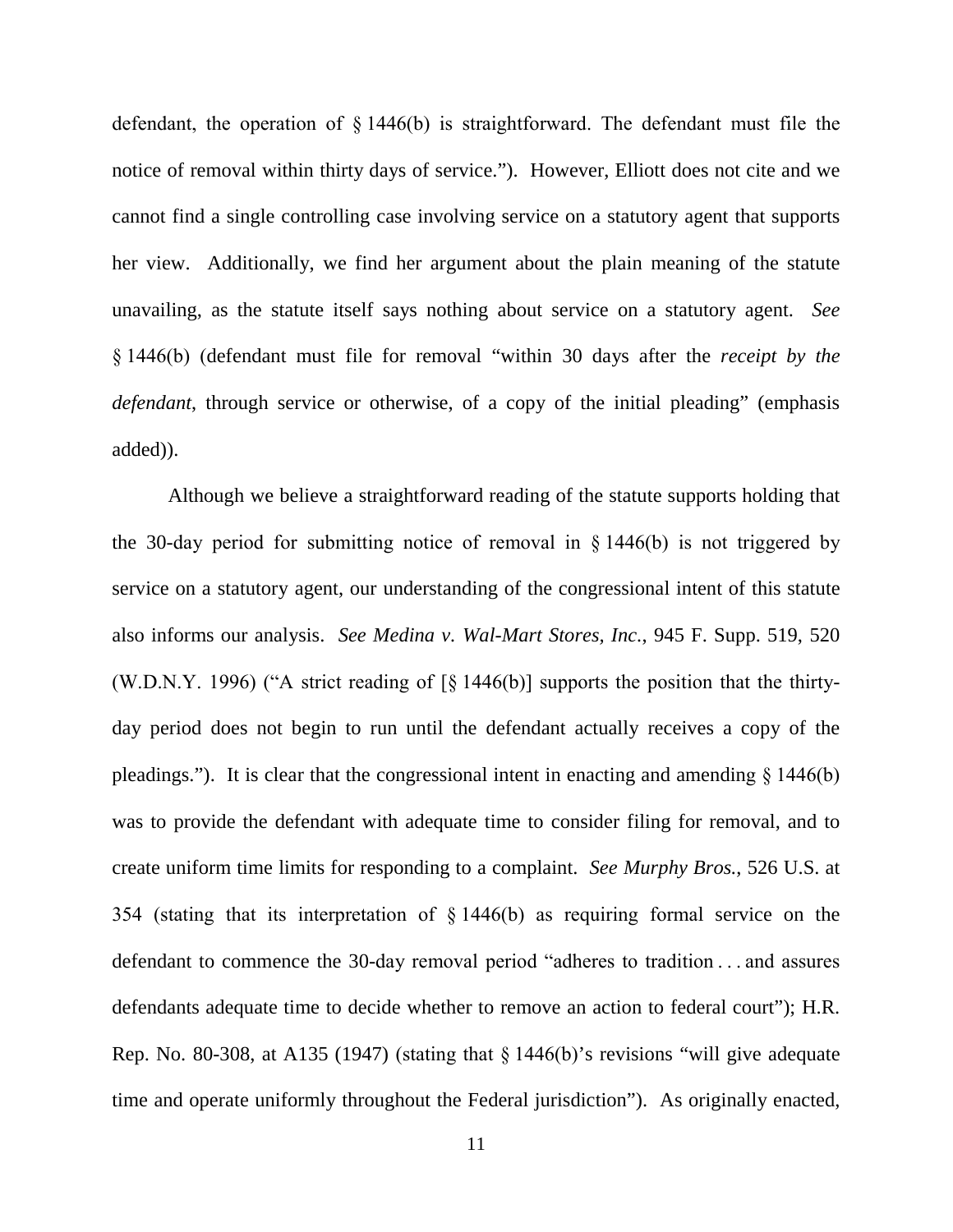§ 1446(b) attempted to provide uniform removal periods by requiring that "[t]he petition for removal of a civil action or proceeding may be filed within twenty days after commencement of the action or service of process, whichever is later." Act of June 25, 1948, Pub. L. No. 80-773, § 1446(b), 62 Stat. 869, 939. Under the original version of the statute, however, disparities in time limits still existed between the states because states defined "commencement of the action" differently. In some states, the period for filing for removal could expire before the defendant obtained the complaint or before the complaint was ever filed. For example, in New York, a plaintiff could commence an action by service of the summons, without ever serving or filing a complaint, allowing the time limit for filing notice of removal to expire before the complaint was even filed. *See Shoemaker v. GAF Corp.*, 814 F. Supp. 495, 497 (W.D. Va. 1993) (describing the "New York Rule" for commencing a suit). To reduce this disparity, in 1949, Congress amended § 1446(b), providing, in part, that the defendant must file notice of removal "within twenty days after the receipt by the defendant, through service or otherwise, of a copy of the initial pleading . . . ." Act of May 24, 1949, Pub. L. No. 81-72, § 83(a), 63 Stat. 89, 101; S. Rep. No. 81-303, at 6 (1949). Additionally, Congress amended § 1446(b) in 1965 to extend the time for filing from 20 days to 30 days, providing the defendant more time to consider filing for removal. Act of Sept. 29, 1965, Pub. L. No. 89-215, 79 Stat. 887, 887; S. Rep. No. 89-712, at 2 (1965).

Serving a statutory agent does not guarantee that the defendant is provided with actual notice of the complaint or adequate time to decide whether to remove a case. To hold that the filing period commences when the statutory agent is served, therefore,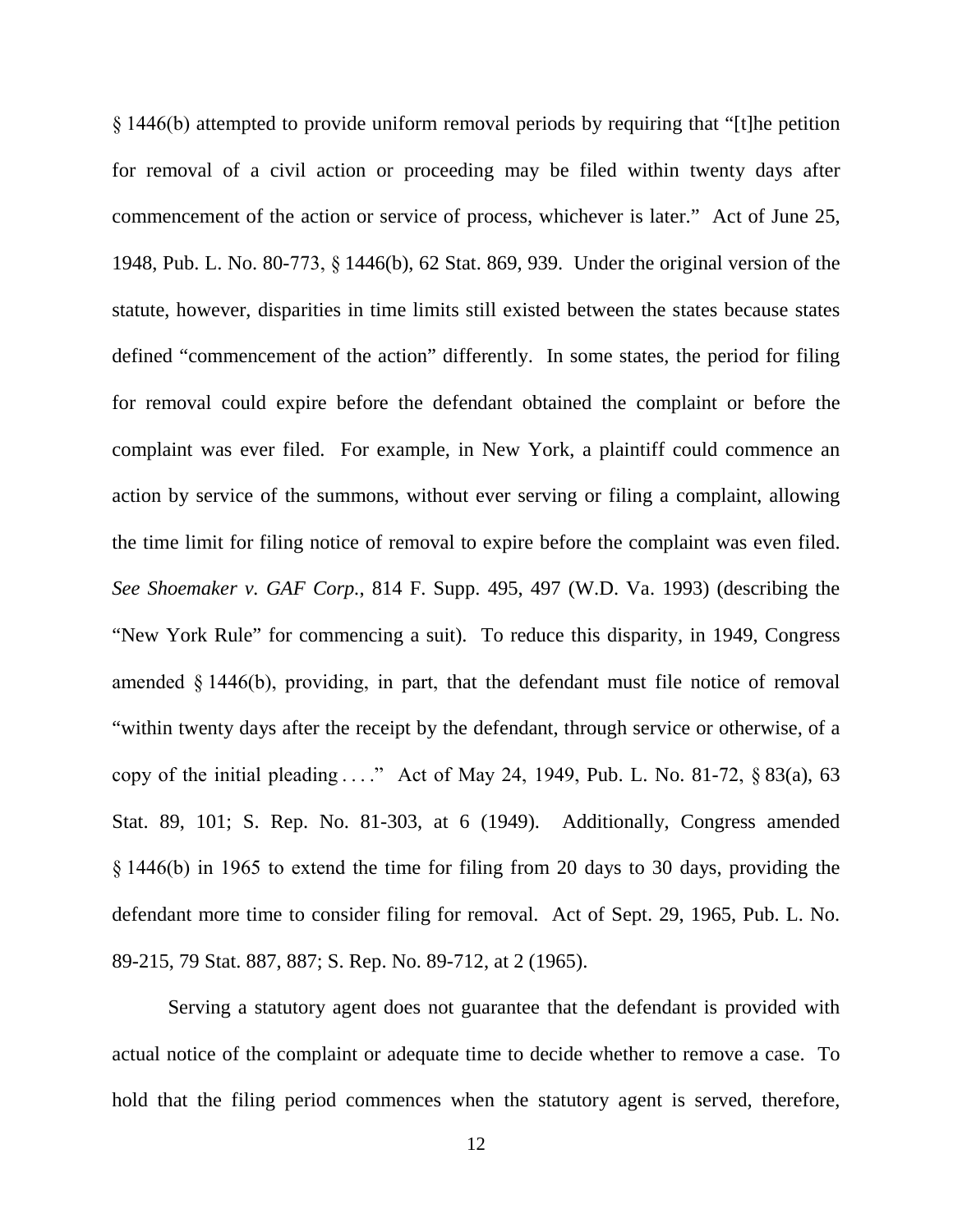would allow for the filing deadline to pass before the defendant actually receives a copy of the complaint―the exact situation Congress previously sought to avoid when it amended § 1446(b) to its current state. *See Tucci*, 600 F. Supp. 2d at 634 ("To find to the contrary would contravene Congress' intent to ensure that defendants know that they are the subject of a suit and as well as the basis for the suit *before* the removal period begins." (citing *Murphy Bros.*, 526 U.S. at 351–52) (emphasis in original)); *Lilly*, 186 F. Supp. 2d at 674 ("If the removal period began running upon receipt of the complaint by the statutory agent, the privilege of a defendant to remove could be easily curtailed or abrogated completely." (internal quotation marks omitted)). We agree that "the defendant's right to a federal forum should not depend upon the rapidity and accuracy with which the statutory agent informs its principal of the commencement of litigation against it." *Medina*, 945 F. Supp. at 521; *see also Elliott v. Wal-Mart Inc.*, No. 97-3526, 1998 WL 385911, at \*2 (6th Cir. July 2, 1998) (unpublished) (declining to reverse a default judgment motion when defendant did not receive a copy of the complaint that was served on its statutory agent and then misfiled by Wal-Mart's switchboard operator because "[i]t was Wal-Mart's own choice to rely on its switchboard operator to sort and file incoming legal documents"); *Youren v. State Farm Mut. Auto. Ins. Co.*, No. 2:14-CV-00117-JAD, 2014 WL 2772105, at \*2 (D. Nev. June 18, 2014) ("Conditioning a defendant's removal right on the actions of an agent who the defendant did not choose would place the defendant at the mercy of the diligence of the agent and the postal service.").

Consequently, we now hold that service on a statutory agent is not service on the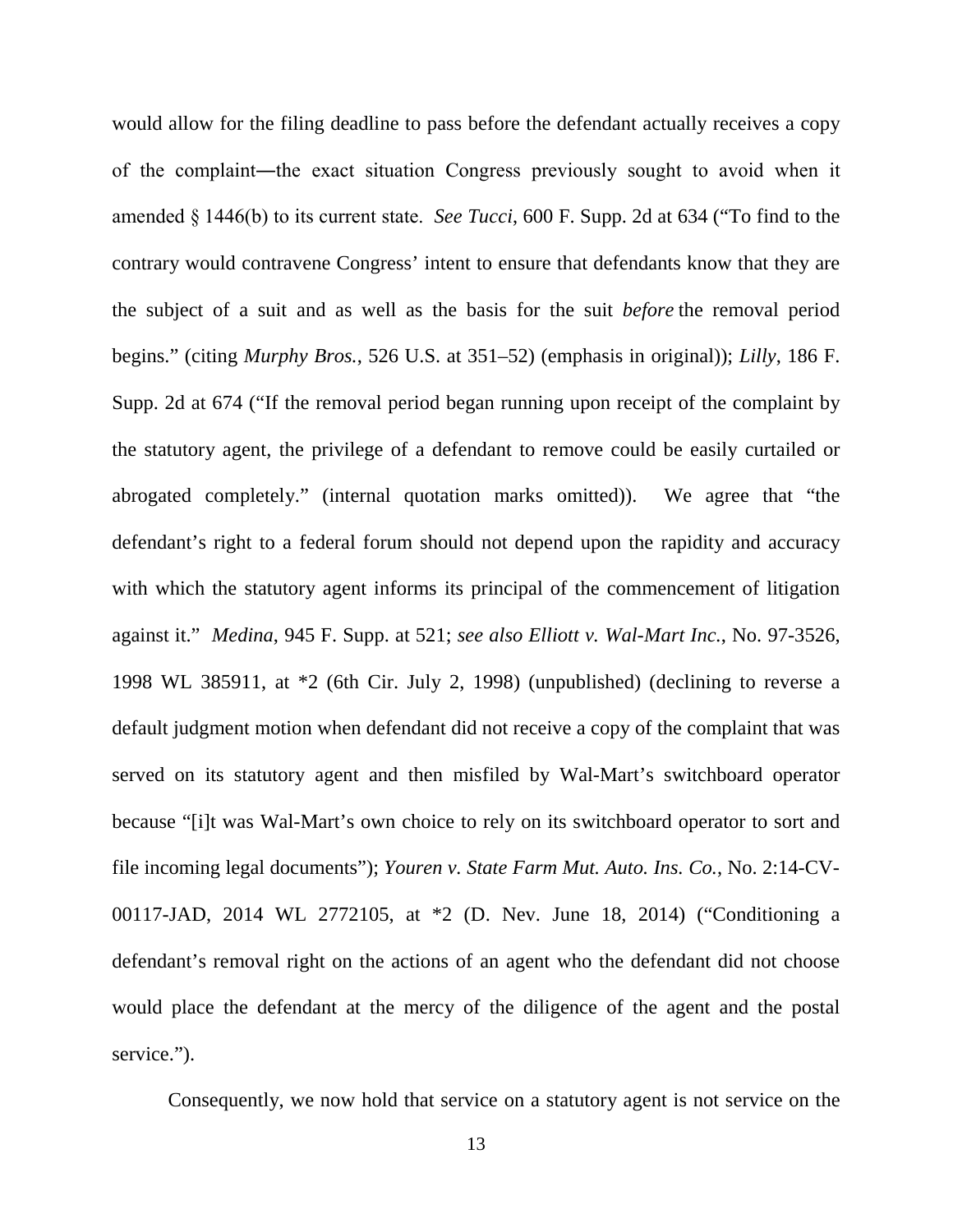defendant within the meaning of § 1446(b). Here, ASIC received the complaint on August 24, 2016, and filed notice of removal on September 23, 2016, within the 30-day time period provided in § 1446(b). Therefore, the district court did not err in determining that ASIC timely filed notice of removal and in denying Elliott's motion for remand based on her allegations of untimely filing.

#### III.

We next address Elliott's assertion that the district court erred in determining that diversity jurisdiction exists and denying her motion to remand to state court. We review questions of subject matter jurisdiction de novo. *Mayes*, 198 F.3d at 460. Specifically, Elliott contends that this action by an insured against her insurance company is a "direct action" within the meaning of 28 U.S.C.  $\S$  1332(c)(1), such that ASIC must be deemed a resident of the state in which she is a resident, destroying complete diversity and making removal improper. We disagree.

A defendant may remove "any civil action brought in a State court of which the district courts of the United States have original jurisdiction." 28 U.S.C. § 1441(a). When original jurisdiction is based on diversity of citizenship, the cause of action must be between parties of completely diverse state citizenship, that is, no plaintiff may be a citizen of the same state as any defendant, and the amount in controversy must exceed \$75,000, exclusive of interest and costs. *See* 28 U.S.C. § 1332(a)(1); *Strawbridge v. Curtiss*, 7 U.S. (3 Cranch) 267 (1806). The relevant statute provides that:

a corporation shall be deemed to be a citizen of every State and foreign state by which it has been incorporated and of the State or foreign state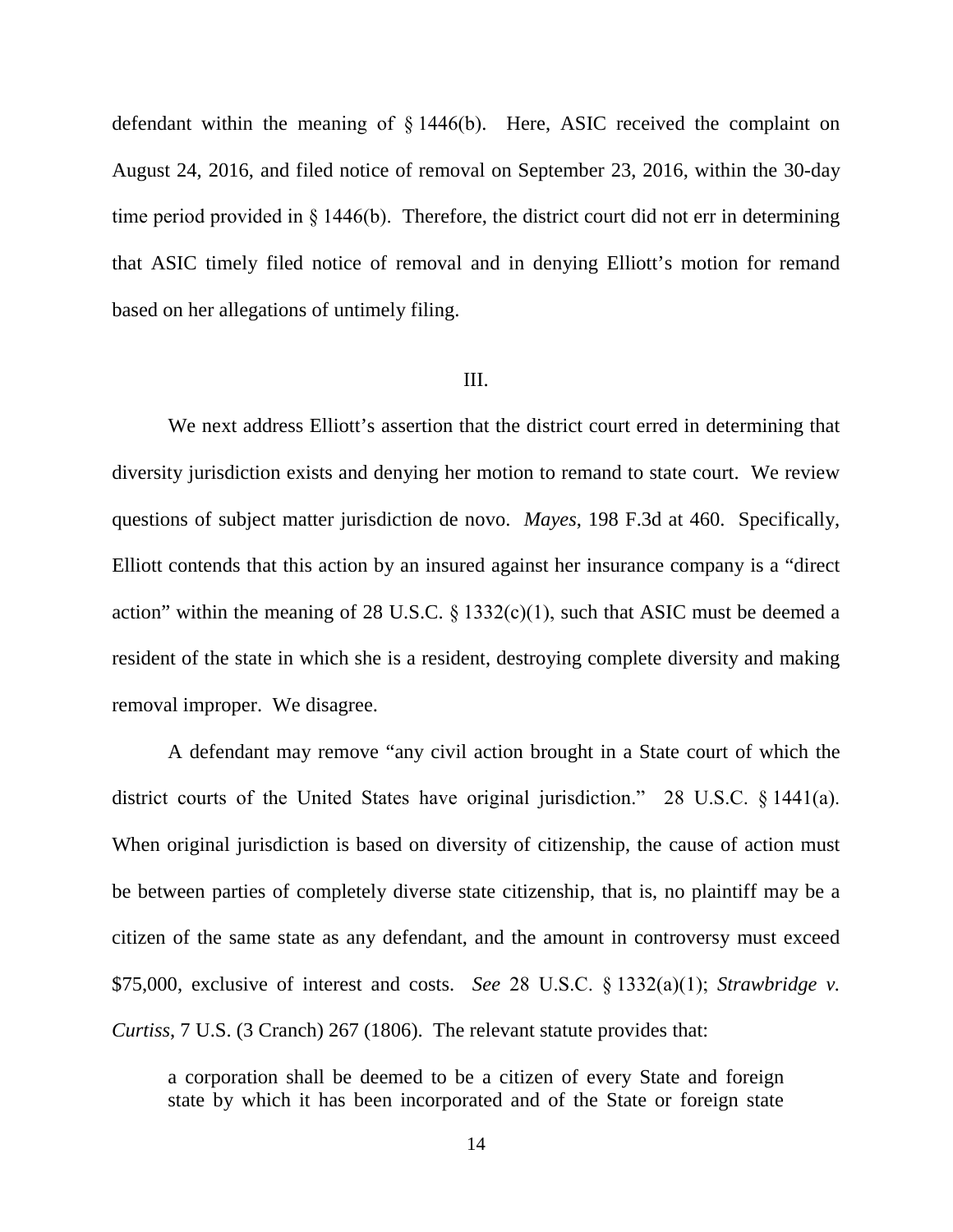where it has its principal place of business, except that *in any direct action against the insurer of a policy or contract of liability insurance*, whether incorporated or unincorporated, *to which action the insured is not joined as a party-defendant*, *such insurer shall be deemed a citizen of*—(A) *every State and foreign state of which the insured is a citizen* . . . .

§ 1332(c)(1) (emphases added). Elliott asserts that the plain language of the statute compels the conclusion that an action brought by an insured against his or her insurer is a direct action because it is an action against the insurer in which the insured is not joined as a party defendant. She contends that if Congress wanted to exclude actions such as this one from being direct actions under the meaning of  $\S$  1332(c)(1), it could have expressly provided for the exception.

The term "direct action" is not defined in the relevant statute, nor has this Court ruled on its meaning in  $\S 1332(c)(1)$ . However, every circuit to have considered this issue has held that a "direct action" in  $\S$  1332(c)(1) does not include an insured's suit against his or her own insurer for breach of the terms of the insurance policy or the insurer's own alleged tortious conduct. *See, e.g.*, *Ljuljdjuraj v. State Farm Mut. Auto. Ins. Co.*, 774 F.3d 908, 913 (6th Cir. 2014); *Nat'l Athletic Sportswear, Inc. v. Westfield Ins. Co.*, 528 F.3d 508, 511 n.2 (7th Cir. 2008) (holding that an insured's suit against its own insurer for failure to settle a claim in good faith was not a "direct action"); *Chevalier v. Reliance Ins. Co. of Ill.*, 990 F.2d 625, 625 (5th Cir. 1993) (unpublished); *Rosa v. Allstate Ins. Co.*, 981 F.2d 669, 675 (2d Cir. 1992); *McGlinchey v. Hartford Accid. & Indem. Co.*, 866 F.2d 651, 653 (3d Cir. 1989); *Tuck v. United Servs. Auto. Ass'n*, 859 F.2d 842, 847 (10th Cir. 1988), *cert. denied*, 489 U.S. 1080 (1989); *Fortson v. St. Paul Fire & Marine Ins. Co.*, 751 F.2d 1157, 1159 (11th Cir. 1985); *Beckham v. Safeco Ins.*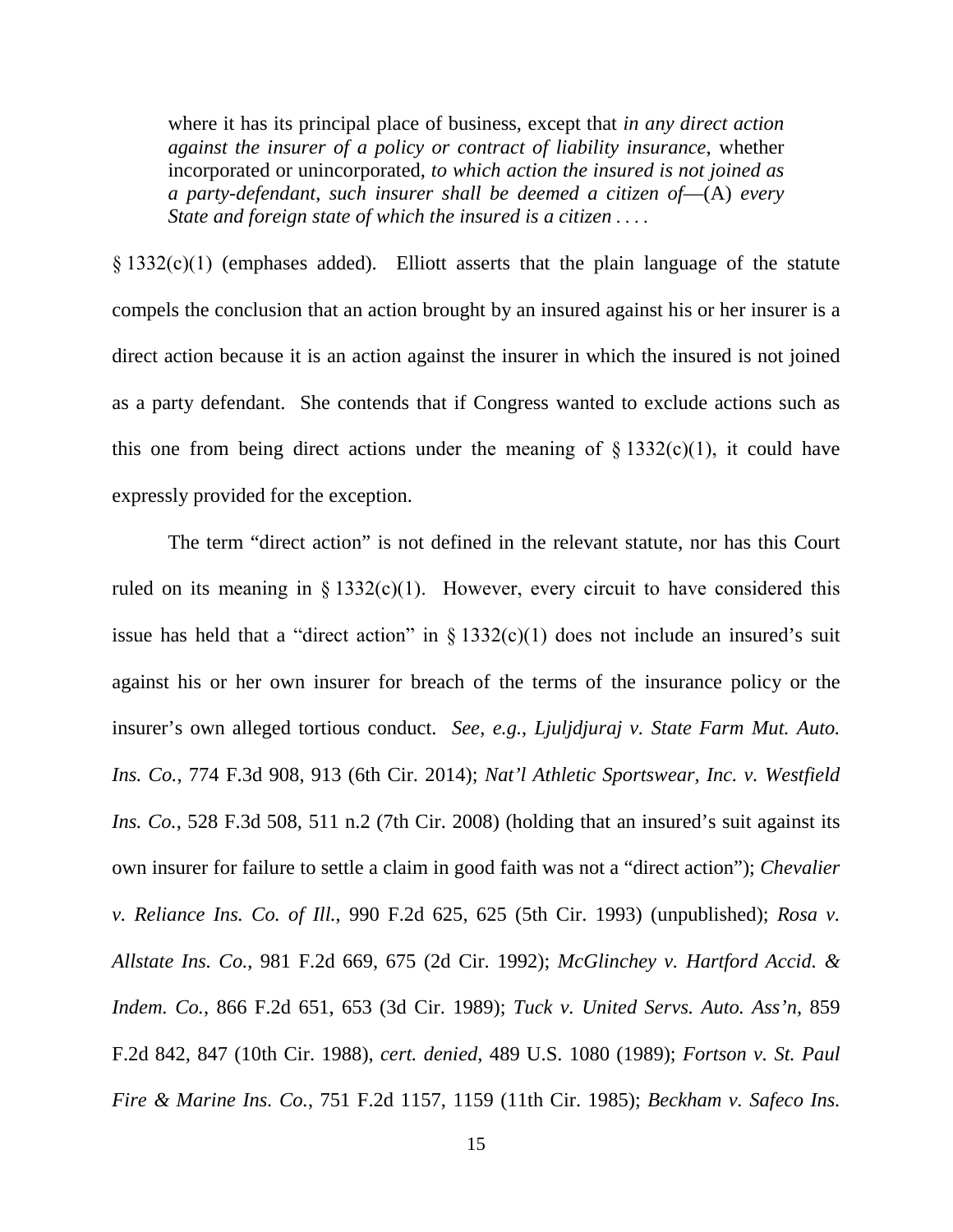*Co. of Am.*, 691 F.2d 898, 902 (9th Cir. 1982) (holding that an insured's bad faith suit against her insurer was not a "direct action" since it was based on the insurer's own tortious conduct); *White v. U. S. Fid. & Guar. Co.*, 356 F.2d 746, 748 (1st Cir. 1966).

Instead, our sister circuits have concluded that a "direct action" under  $\S 1332(c)(1)$ refers to "a tort claim in which the insurer essentially stands in the shoes of its legally responsible insured . . . ." *Rosa*, 981 F.2d at 677; *see also Searles v. Cincinnati Ins. Co.*, 998 F.2d 728, 729 (9th Cir. 1993) ("[U]nless the cause of action urged against the insurance company is of such a nature that the liability sought to be imposed could be imposed against the insured, the action is not a direct action." (internal quotation marks omitted)). We now join our sister circuits and hold that "direct action" in  $\S$  1332(c)(1) does not include an insured's suit against his or her own insurer for breach of the terms of the insurance policy or the insurer's own alleged tortious conduct.

Elliott brought this action as an insured person against ASIC, her insurance company, alleging an unfair or deceptive practice in the settling of insurance claims in violation of state law. This is not a direct action within the meaning of  $\S 1332(c)(1)$  and, therefore,  $\S 1332(c)(1)$ 's residency determination for direct action suits does not apply. Elliott is a North Carolina resident and ASIC is a corporation organized under the laws of the State of Indiana with its principal place of business in Boston, Massachusetts, thus satisfying  $\S 1332(a)(1)$ 's complete diversity requirement. As the parties agree, the amount in controversy is also satisfied. *See* § 1332(a)(1). Therefore, diversity jurisdiction exists and the district court did not err in denying Elliott's motion for remand based on an alleged lack of subject matter jurisdiction.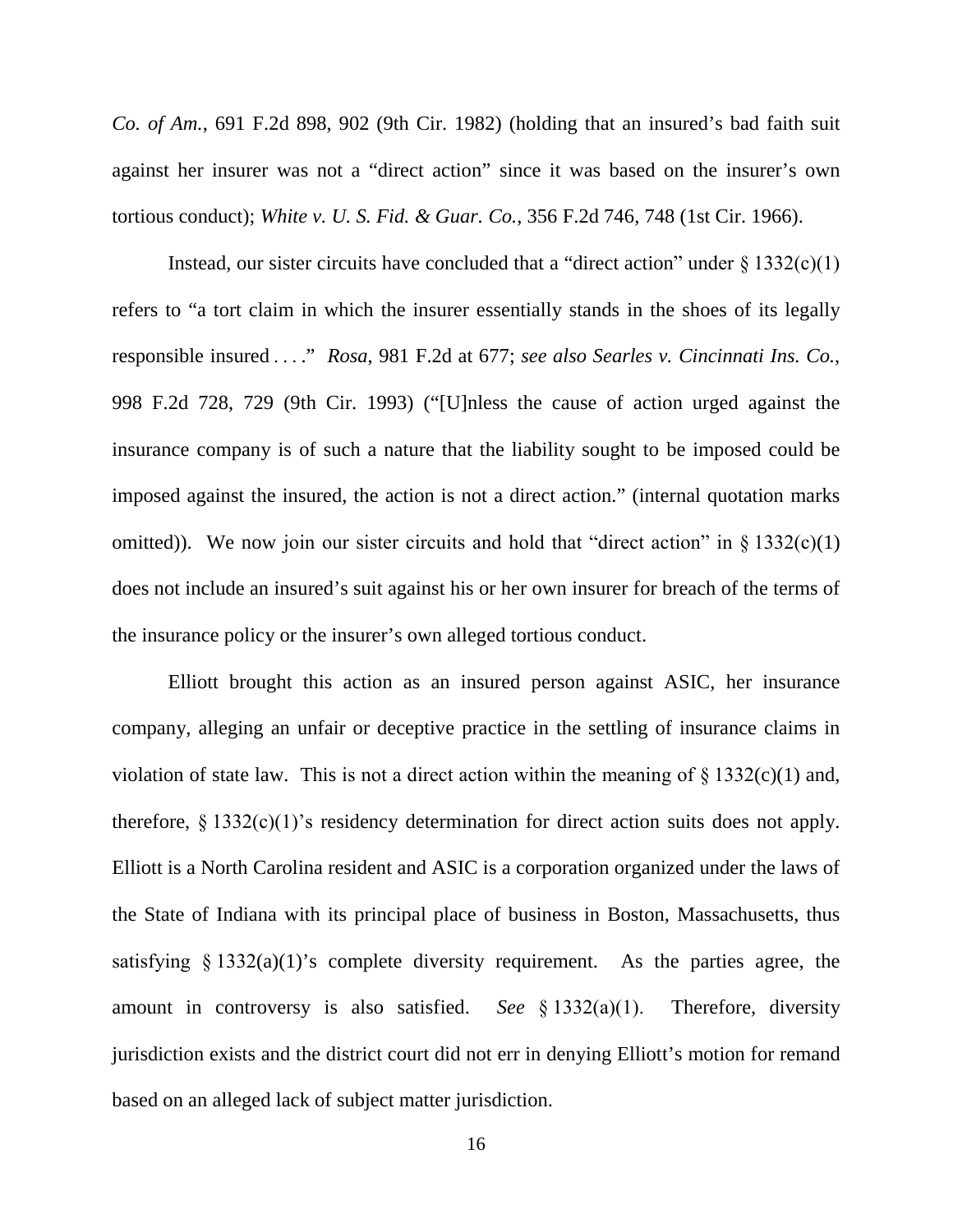Finally, we address Elliott's assertion that the district court erred in granting ASIC's Rule 12(b)(6) motion to dismiss for failure to state a claim upon which relief can be granted. ASIC contends that Elliott failed to plead facts that plausibly state a claim that ASIC's conduct constituted an unfair or deceptive practice in the settling of insurance claims in violation of state law. Finding no error, we affirm.

We review de novo a district court's Rule 12(b)(6) dismissal. *Mayes*, 198 F.3d at 460. To survive a Rule 12(b)(6) motion, the complaint "must contain sufficient factual matter, accepted as true, to 'state a claim to relief that is plausible on its face.' " *Ashcroft v. Iqbal*, 556 U.S. 662, 678 (2009) (quoting *Bell Atlantic Corp. v. Twombly*, 550 U.S. 544, 570 (2007)). "In reviewing a 12(b)(6) dismissal, we construe factual allegations in the nonmoving party's favor, treating them as true, and we will affirm a dismissal for failure to state a claim only if it appears that the plaintiffs would not be entitled to relief under any facts which could be proved in support of their claim." *Mayes*, 198 F.3d at 460 (internal quotation marks omitted).

North Carolina's Unfair and Deceptive Trade Practices Act ("UDTPA"), N.C. Gen. Stat. § 75-1.1, prohibits unfair and deceptive acts or practices, generally, and North Carolina's "Unfair Claim Settlement Practices" statute, N.C. Gen. Stat. § 58-63-15(11), defines unfair practices in the settlement of insurance claims.<sup>[6](#page-16-0)</sup> As relevant here, § 75-1.1

<span id="page-16-0"></span> <sup>6</sup> *See* N.C. Gen. Stat. § 75-1.1(a) ("Unfair methods of competition in or affecting commerce, and unfair or deceptive acts or practices in or affecting commerce, are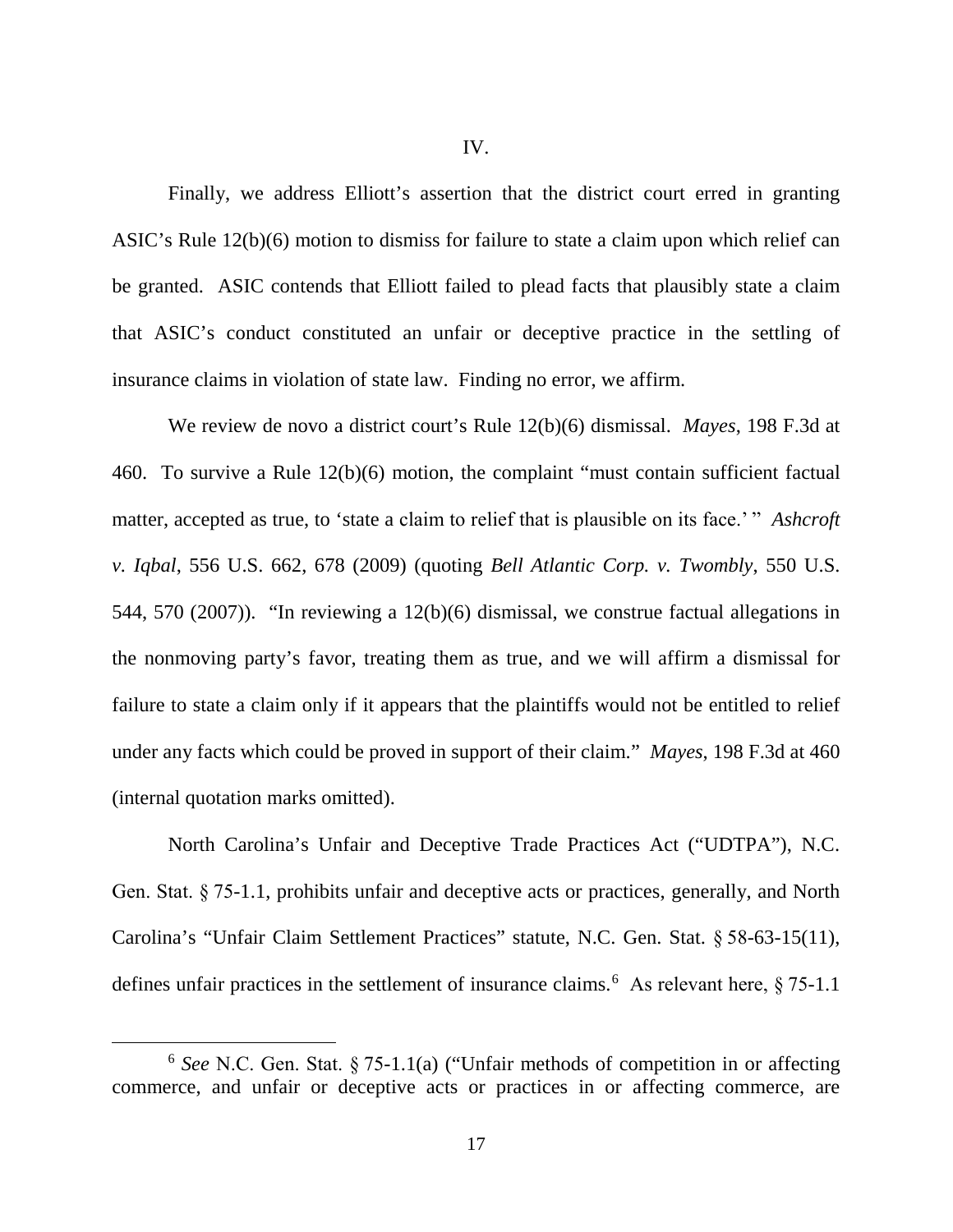provides a private cause of action for violations, whereas § 58-63-15(11) does not; instead "the remedy for a violation of section 58-63-15 is the filing of a section 75-1.1 claim." *Country Club of Johnston Cty., Inc. v. U.S. Fid. & Guar. Co.*, 563 S.E.2d 269, 278 (N.C. Ct. App. 2002) (internal quotation marks omitted). Thus, an individual may file an independent § 75-1.1 claim, or may file a § 75-1.1 claim that relies on a violation of § 58-63-15(11). *See Gray v. N.C. Ins. Underwriting Ass'n*, 529 S.E.2d 676, 684 (N.C. 2000).

To establish a violation of  $\S 58-63-15(11)$ , a complainant must show that the defendant committed one of the enumerated unfair practices in the settlement of insurance claims, and that such conduct was committed or performed "with such frequency as to indicate a general business practice."  $\S 58-63-15(11)$ . To establish a claim under  $\S 75-1.1(a)$ , a complainant must show: (1) an unfair or deceptive act or practice, (2) in or affecting commerce, (3) which proximately caused injury to plaintiff. *Gray*, 529 S.E.2d at 681. "The determination of whether an act or practice is an unfair or deceptive practice . . . is a question of law for the court." *Id.* (citation omitted). "A

 $\overline{a}$ 

declared unlawful."); § 58-63-15(11) ("Unfair Claim Settlement Practices.―Committing or performing with such frequency as to indicate a general business practice of any of the following: Provided, however, that no violation of this subsection shall of itself create any cause of action in favor of any person other than the Commissioner:  . . . (f) Not attempting in good faith to effectuate prompt, fair and equitable settlements of claims in which liability has become reasonably clear; (g) Compelling [the] insured to institute litigation to recover amounts due under an insurance policy by offering substantially less than the amounts ultimately recovered in actions brought by such insured; (h) Attempting to settle a claim for less than the amount to which a reasonable man would have believed he was entitled . . . .").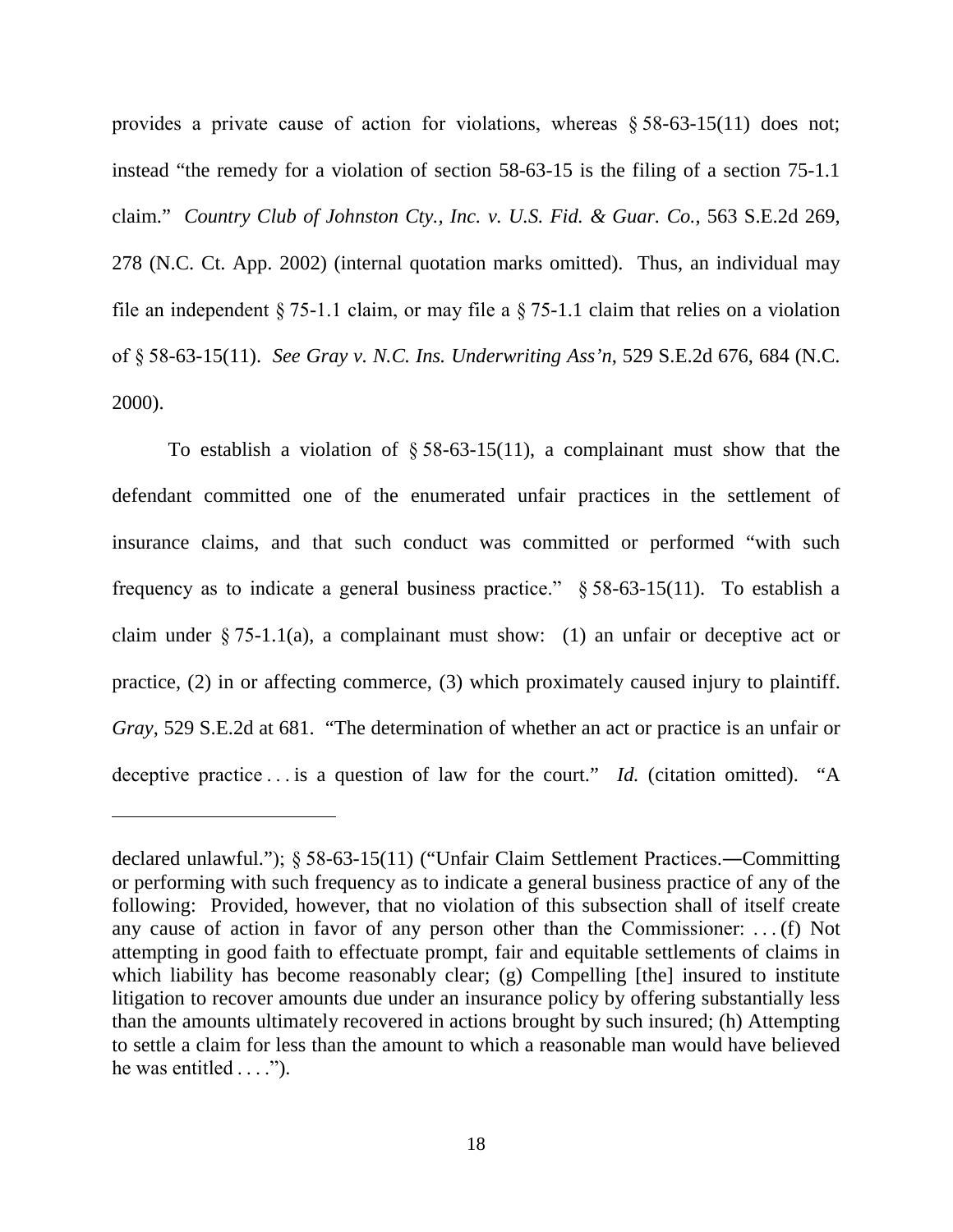practice is unfair when it offends established public policy as well as when the practice is immoral, unethical, oppressive, unscrupulous, or substantially injurious to consumers." *Walker v. Fleetwood Homes of N.C., Inc.*, 653 S.E.2d 393, 398 (N.C. 2007) (internal quotation marks omitted). However, "such conduct that violates  $\lceil \S 58 - 63 - 15(11) \rceil$ constitutes a violation of N.C.G.S. § 75-1.1, as a matter of law, without the necessity of an additional showing of frequency indicating a 'general business practice,' " because "such conduct is inherently unfair, unscrupulous, immoral, and injurious to consumers . . . . " *Gray*, 529 S.E.2d at 683 (holding as to violations of  $\S$  58-63-15(11)(f), specifically); *Country Club*, 563 S.E.2d at 279 (extending *Gray* to apply to all conduct described in § 58-63-15(11)).<sup>[7](#page-18-0)</sup>

<span id="page-18-0"></span><sup>&</sup>lt;sup>7</sup> We note that it is unclear whether conduct that violates  $\S$  58-63-15(11) is a per se violation of § 75-1.1, or instead whether that conduct satisfies § 75-1.1's conduct requirement of an unfair or deceptive act or practice, still requiring the complainant to show that the act or practice was in or affecting commerce and proximately caused injury to the plaintiff before finding a violation of § 75-1.1. *Compare Page v. Lexington Ins. Co.*, 628 S.E.2d 427, 429 (N.C. Ct. App. 2006) (reversing defendant's motion to dismiss on the § 75-1.1 claim because "[p]laintiffs' allegations, taken as true, are sufficient to establish violations of N.C.G.S. § 58-63-15(11)(b), (d), (e), and (f). Therefore, pursuant to *Gray* [529 S.E.2d 676,] and *Country Club of Johnston Cty., Inc.*, [563 S.E.2d 269,] plaintiffs stated a claim for unfair and deceptive trade practices") *and ABT Bldg. Prods. Corp. v. Nat'l Union Fire Ins. Co. of Pittsburgh*, 472 F.3d 99, 125 (4th Cir. 2006) ("Because the evidence supports the jury's finding that National Union engaged in conduct violating [section 58-63-15\(11\)\(f\)](https://1.next.westlaw.com/Link/Document/FullText?findType=L&pubNum=1000037&cite=NCSTS58-63-15&originatingDoc=I5bbe5f088f7511db9127cf4cfcf88547&refType=LQ&originationContext=document&transitionType=DocumentItem&contextData=(sc.Keycite)) . . . , and because such a violation is 'inherently unfair' and a violation of the UDTPA, the district court's ruling that National Union violated the UDTPA was not erroneous."), *with Nelson v. Hartford Underwriters Ins. Co.*, 630 S.E.2d 221, 233 (N.C. Ct. App. 2006) ("[N]one of the actions . . . violated N.C.G.S.  $\S 58-63-15(11)(a)$ , (c), (d), (e), or (n). Therefore we conclude that plaintiffs have shown no unfair or deceptive practices . . . which would *support* a claim under N.C.G.S. § 75-1.1. Plaintiffs also cannot show how any of the actions taken by Hartford were the *proximate cause* of their injury . . . " (emphases added)) *and Federated Mut. Ins. Co. v. Williams Trull Co.*, 838 F. Supp. 2d 370, 421 (M.D.N.C. 2011); *see generally*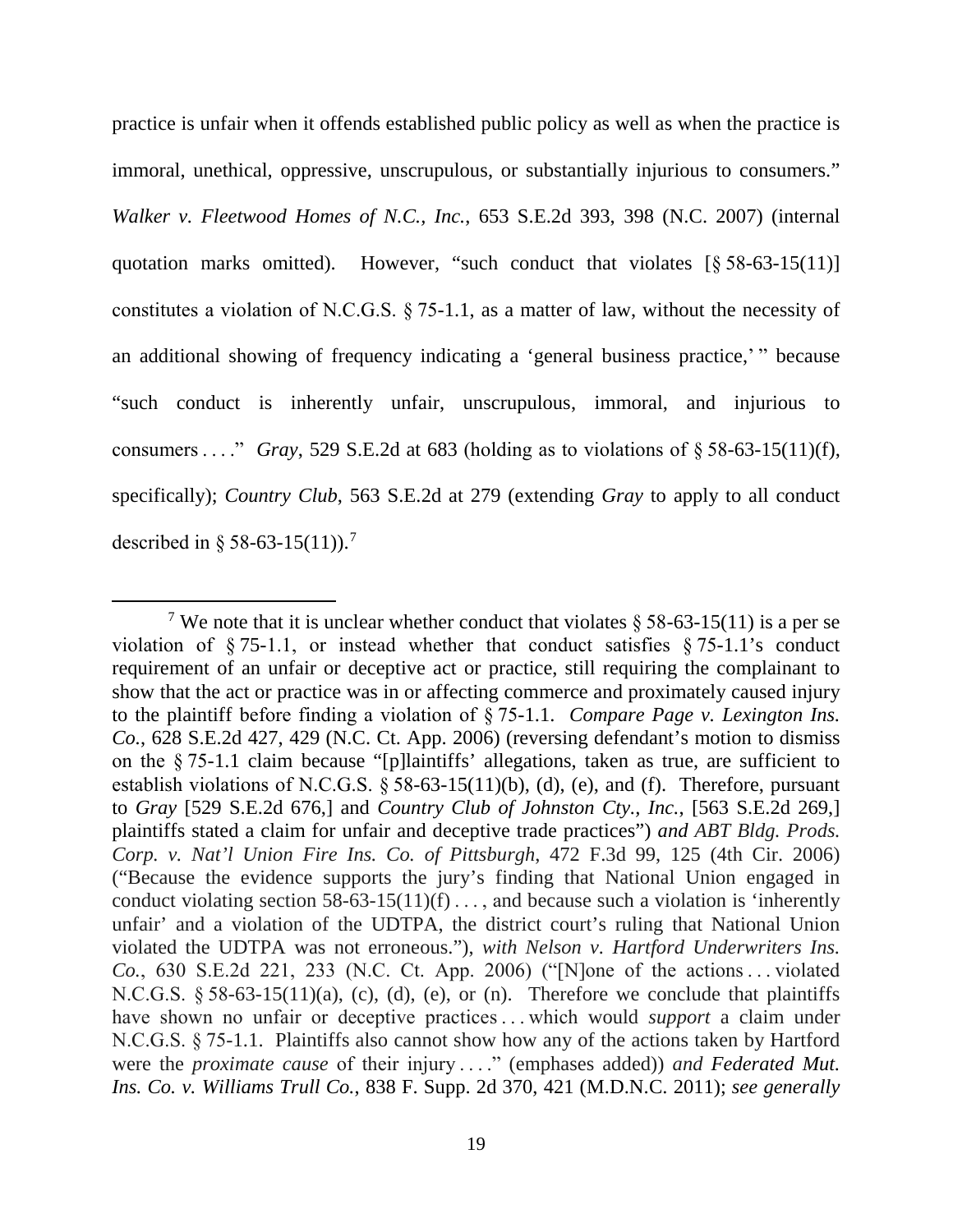Elliott's complaint alleges that ASIC violated  $\S 58-63-15(11)$  by its conduct in response to her UIM claim, and that this conduct also constitutes a violation of § 75-1.1, as a matter of law. [8](#page-19-0) Consequently, to survive a motion to dismiss, we must find that Elliott pleaded facts that plausibly state a claim that ASIC violated  $\S 58-63-15(11)$ , and that in so doing, ASIC also violated § 75-1.1. In general, Elliott argues that ASIC violated these statutes by forcing her to initiate arbitration in order to have any of her claim paid. Specifically, Elliott contends that ASIC violated § 58-63-15(11) when it "did not attempt in good faith to effectuate a prompt, fair and equitable settlement of [her] claims in which liability had become reasonably clear," J.A. 19 (quoting § 58-63- 15(11)(f)); when it "compelled [her] to institute litigation to recover amounts due under the UIM provisions of her . . . insurance policy" by first refusing to offer any amount of UIM payment and then making "token offers" preceding arbitration that were "substantially less than the amount of UIM coverage ultimately recovered," *id.* (quoting  $\S 58-63-15(11)(g)$ ; and when it "attempted to settle [her] claim for an amount of UIM coverage less than the amount . . . a reasonable person would have believed Elliott was

 $\overline{a}$ 

Matthew W. Sawchak, *Refining Per Se Unfair Trade Practices*, 92 N.C. L. Rev. 1881 (2014) (describing courts' inconsistent approaches to  $\S 58-63-15(11)'$  s "per se" impact on § 75-1.1). Because we hold that Elliott failed to plausibly state a claim that ASIC committed any of the conduct prohibited in § 58-63-15(11), however, it is unnecessary to resolve this question.

<span id="page-19-0"></span><sup>8</sup> Elliott could have argued that ASIC violated § 75-1.1 independently from a violation of § 58-63-15(11). *See Gray*, 529 S.E.2d at 684. However, Elliott did not make such an argument in her complaint or in her briefs to this Court.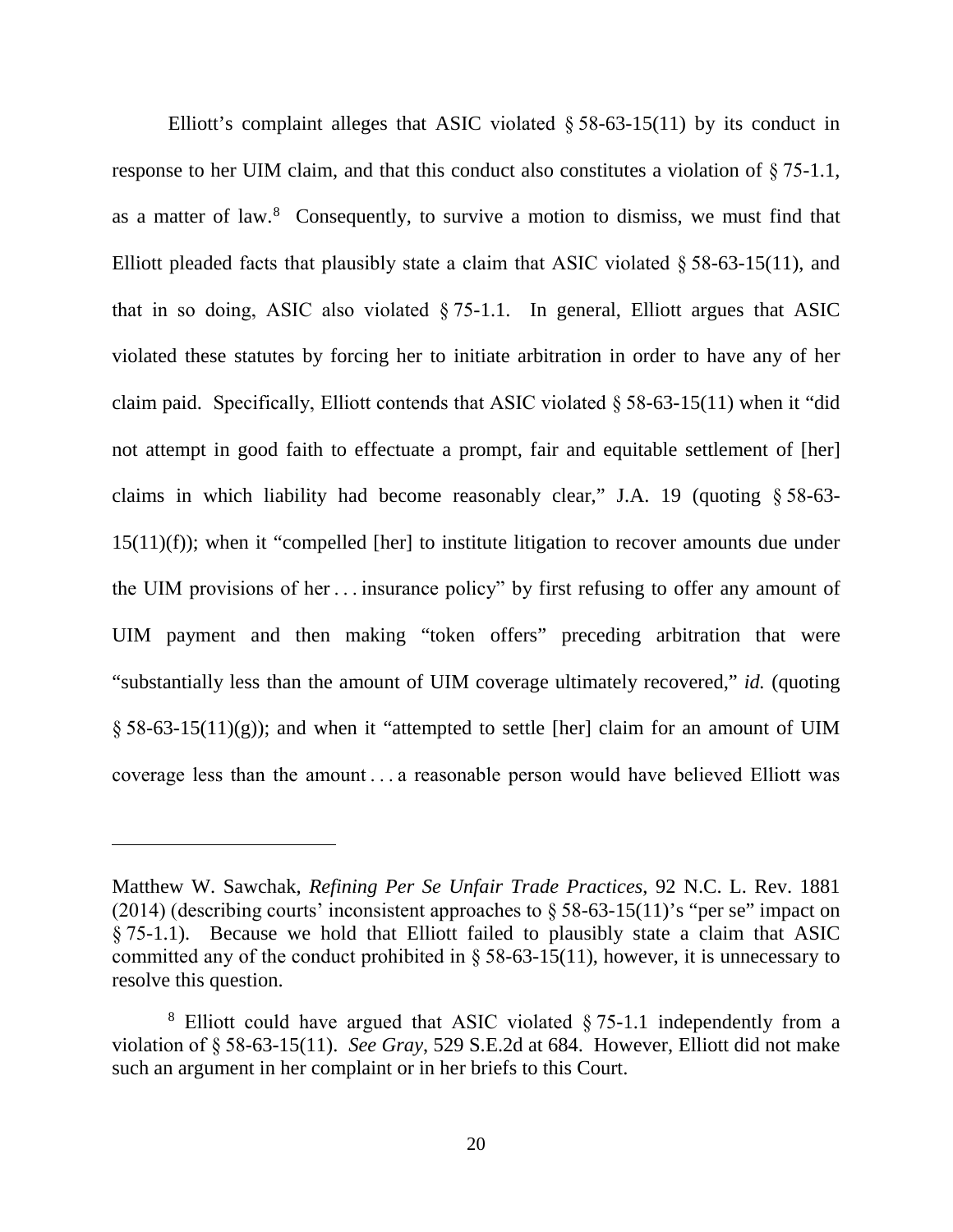entitled to recover," *id.* at 20 (quoting § 58-63-15(11)(h)). ASIC argues that Elliott failed to plausibly state a claim under either statute because state law does not mandate settlement of a UIM claim before liability is established and because, here, liability was established in arbitration and ASIC paid the arbitration award once entered. Additionally, ASIC argues that there can be no violation of § 75-1.1 because Elliott has failed to allege any injury.

UIM coverage is only triggered in certain circumstances. Under North Carolina law, "[u]nderinsured motorist coverage is deemed to apply when, by reason of payment of judgment or settlement, all liability bonds or insurance policies providing coverage for bodily injury caused by the ownership, maintenance, or use of the underinsured highway vehicle have been exhausted." [N.C. Gen. Stat. § 20](https://1.next.westlaw.com/Link/Document/FullText?findType=L&pubNum=1000037&cite=NCSTS20-279.21&originatingDoc=I63e053388ad511e490d4edf60ce7d742&refType=SP&originationContext=document&transitionType=DocumentItem&contextData=(sc.Search)#co_pp_6ad60000aeea7)-279.21(b)(4). Even once UIM liability is triggered, however, such liability is still "derivative and conditional," in that "[u]nless [the plaintiff] is 'legally entitled to recover damages' . . . from the uninsured motorist[,] the contract upon which he sues precludes him from recovering against defendant." *Brown v. Lumbermens Mut. Cas. Co.*, 204 S.E.2d 829, 834 (N.C. 1974). "To be 'legally entitled to recover damages' a plaintiff must not only have a cause of action but a remedy by which he can reduce his right to damages to judgment." *Id.* at 833. Additionally, the amount due under the UIM policy "is conclusively determined in litigation against the [] motorist . . . " *Chew v. Progressive Universal Ins. Co*, No 5:09-CV-351-FL, 2010 WL 4338352, at \*10 (E.D.N.C. Oct. 25, 2010) (first citing *Brown*, 204 S.E.2d at 834, then citing *McLaughlin v. Martin*, 374 S.E.2d 455, 456 (N.C. Ct. App. 1988)). Therefore, under state law, a plaintiff is legally entitled to recover under a UIM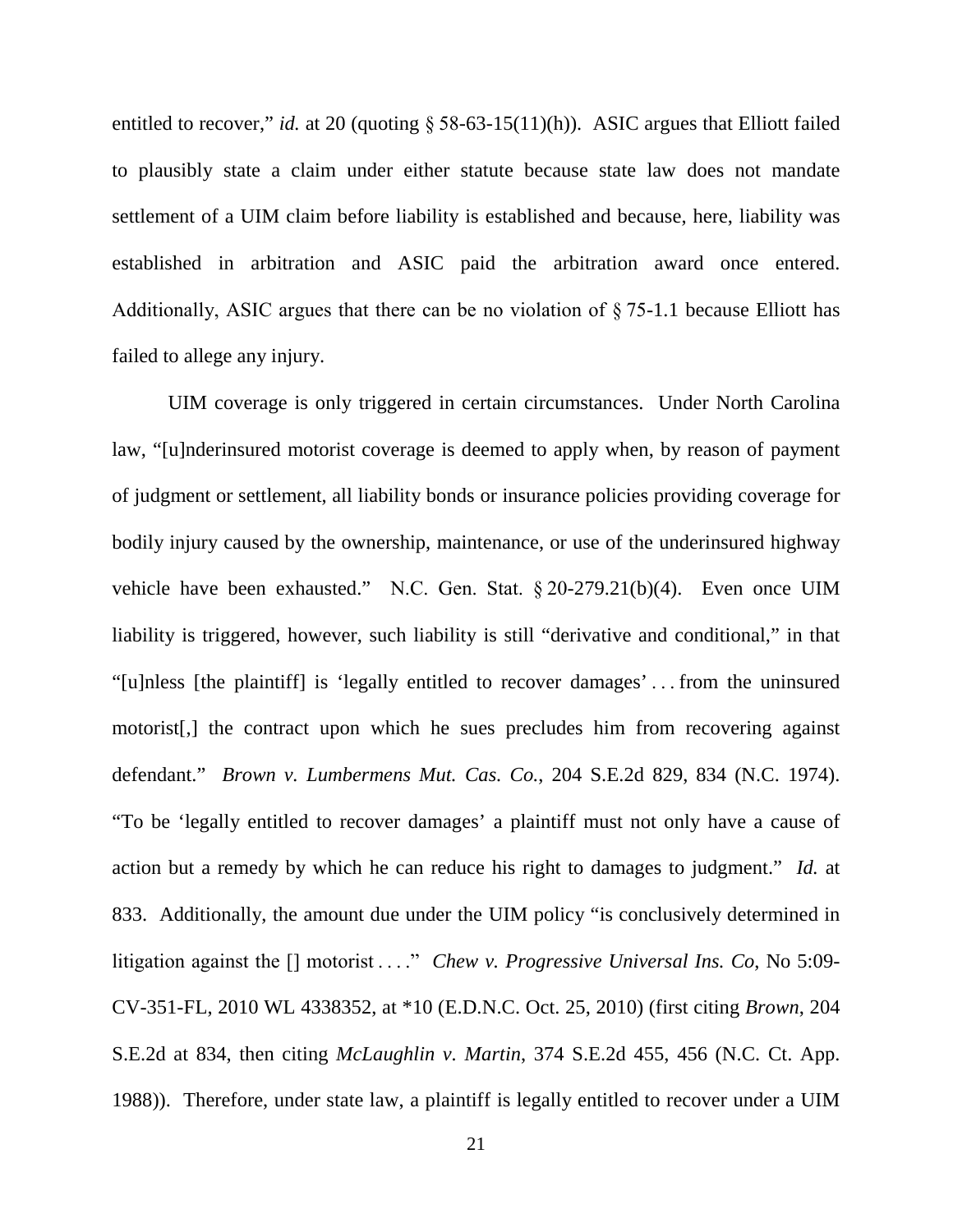policy only once a judgment is issued against the underinsured motorist determining liability and damages owed to the plaintiff. ASIC was thus not required to settle Elliott's UIM claim until after it was determined that Elliott was legally entitled to recover from Jones―i.e., until after judgment was entered in *Elliott v. Jones*. With this in mind, we address Elliott's specific arguments.

Elliott asserts that ASIC's conduct violates Section 58-63-15(11)(f), (g), and (h). Section 58-63-15(11)(f) prohibits "[n]ot attempting in good faith to effectuate prompt, fair and equitable settlements of claims *in which liability has become reasonably clear* . . . ." (emphasis added). We conclude that Elliott did not plausibly state a claim upon which relief can be granted based on this subsection because liability did not become reasonably clear until after a judgment was entered in *Elliott v. Jones*, and, consequently, ASIC had no obligation to settle Elliott's claim before this time.

Section 58-63-15(11)(g) prohibits "[c]ompelling [the] insured to institute litigation to recover *amounts due under an insurance policy* by offering substantially less than the amounts ultimately recovered in actions brought by such insured . . . ." (emphasis added). Elliott contends ASIC violated this subsection by first refusing to offer any settlement under the UIM policy, and then making "token offers" preceding arbitration. As with her claim under § 58-63-15(11)(f), however, we conclude that Elliott did not plausibly state a claim upon which relief can be granted based on this subsection because no amount was due to Elliott until liability had been determined, and, consequently, ASIC's alleged failure to make higher settlement offers prior to that time does not violate the statute.

Section 58-63-15(11)(h) prohibits "[a]ttempting to settle a claim for less than the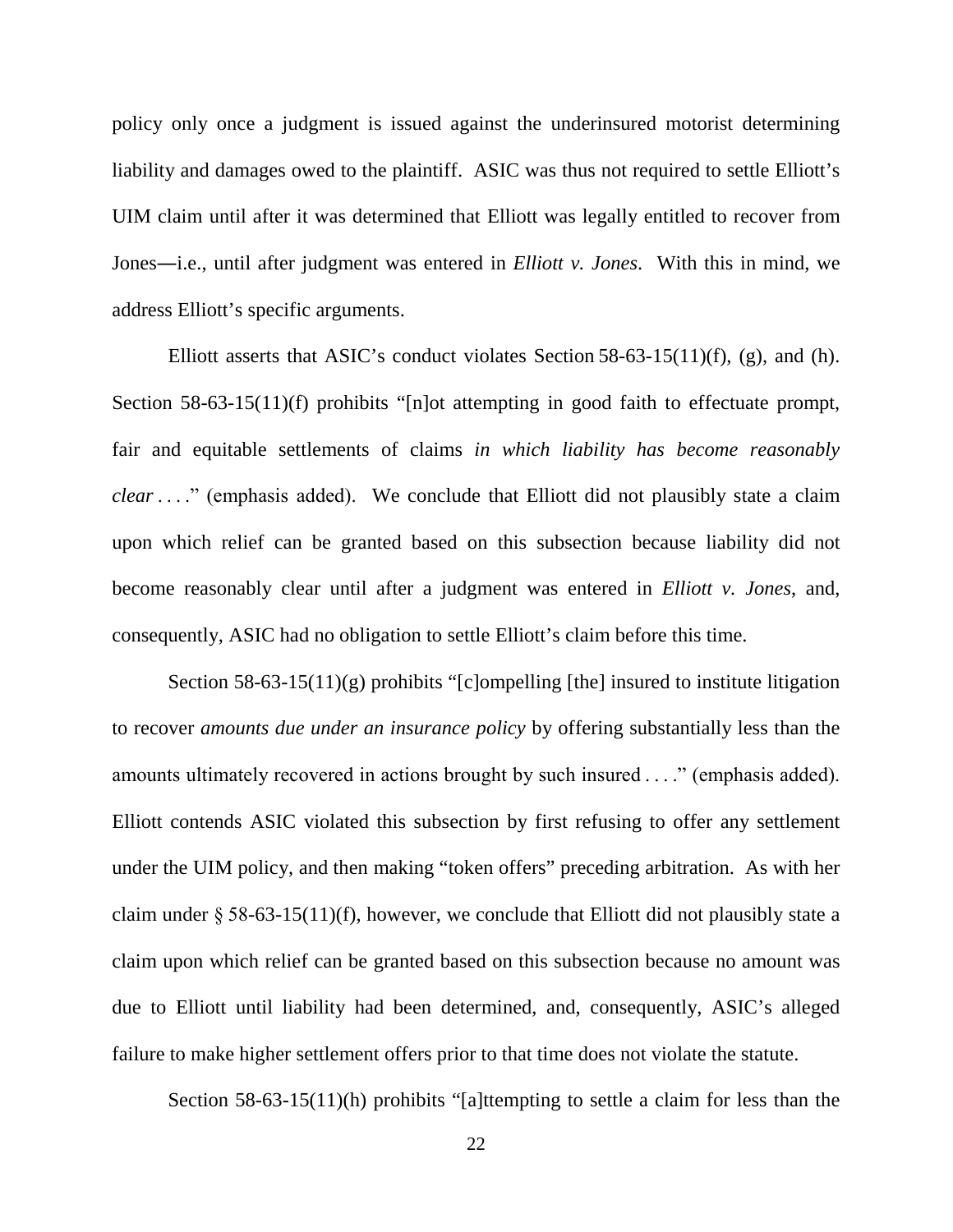amount to which a reasonable man would have believed he was entitled . . . ." In her complaint, Elliott alleges that ASIC violated this subsection by attempting to settle the claim for less than the amount of UIM coverage provided by her policy. In her brief to this Court, she explains that it "can be reasonably inferred" that the amount she ultimately recovered is " 'the amount to which a reasonable man would have believed [she] was entitled' to recover," and that initially making no offer and later making "token offers" consequently violated § 58-63-15(11)(h). Reply Br. 23 (quoting § 58-63-  $15(11)(h)$ .

This argument has no merit, even when viewed in the light most favorable to Elliott. First, Elliott has not alleged any facts indicating that a reasonable person would have believed she was entitled to either the maximum coverage provided under the policy, or the amount ultimately recovered, *before* the fact or amount of liability had been determined. The mere fact of having UIM coverage does not entitle the insured to recover at all, or to recover the maximum amount of coverage. This is particularly true when the fact of liability has not been conclusively determined and, thus, a reasonable person should not believe they are entitled to a settlement offer for such an amount. Additionally, it cannot be that an insurance company per se engages in an unfair or deceptive trade practice simply because the settlement offers made are less than the final judgment rendered―especially when, as here, the amount to which Elliott was entitled was first determined in arbitration, after all settlement offers had been made. *See Chew*, 2010 WL 4338352, at \*11 ("North Carolina law establishes the amount of the claim as that which could be recovered from the [] motorist in tort, and this had not been